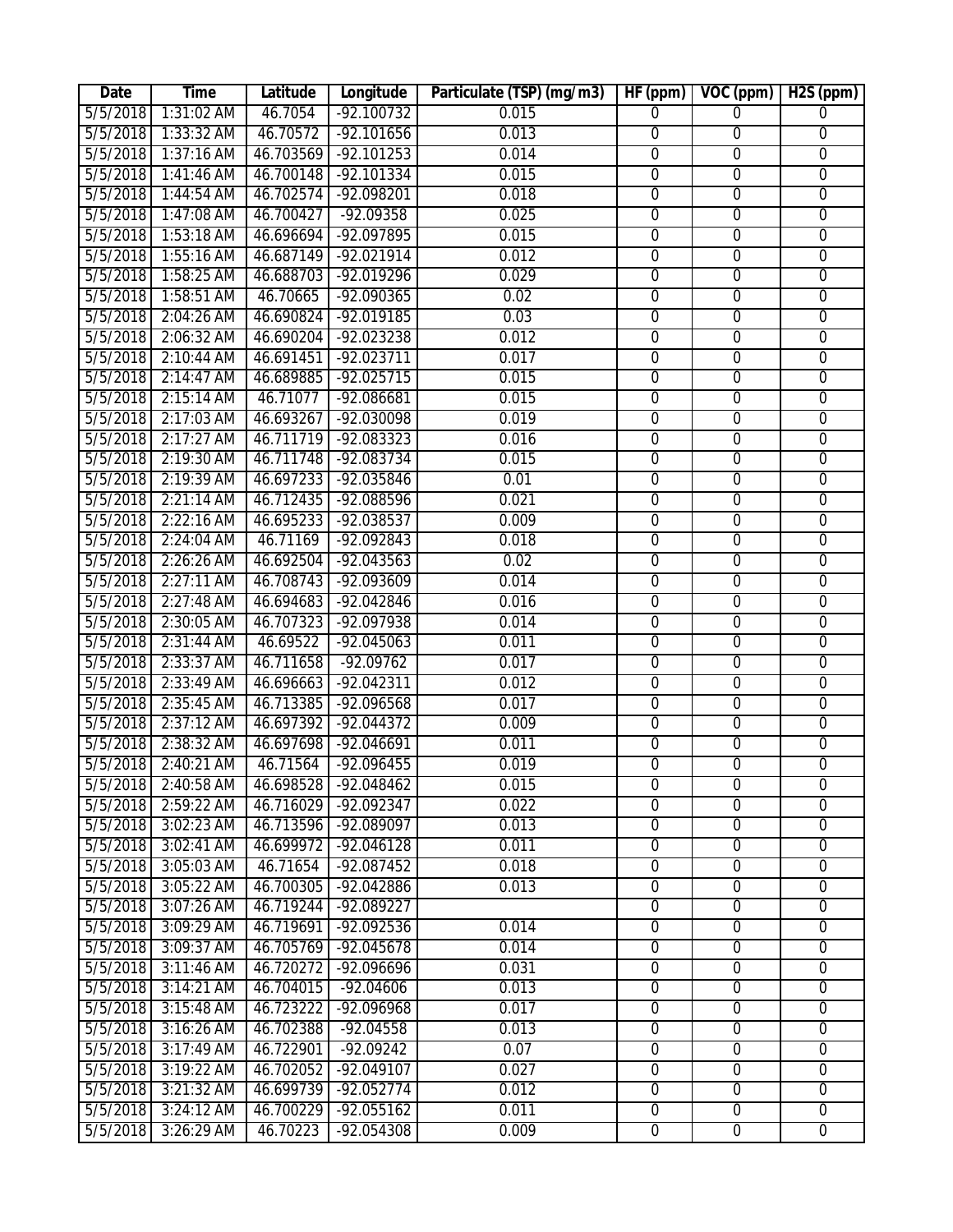| 5/5/2018 | 3:28:49 AM   |           | 46.704259 -92.051136 | 0.014 | $\mathbf 0$      | $\mathbf 0$      | $\overline{0}$ |
|----------|--------------|-----------|----------------------|-------|------------------|------------------|----------------|
| 5/5/2018 | 3:35:18 AM   | 46.706904 | $-92.049793$         | 0.01  | $\overline{0}$   | $\overline{0}$   | $\overline{0}$ |
| 5/5/2018 | 3:36:09 AM   | 46.724106 | -92.089292           | 0.017 | $\overline{0}$   | $\overline{0}$   | $\overline{0}$ |
| 5/5/2018 | 3:37:12 AM   | 46.70526  | $-92.052994$         | 0.012 | $\overline{0}$   | $\overline{0}$   | $\overline{0}$ |
| 5/5/2018 | 3:38:40 AM   | 46.723188 | -92.084961           | 0.018 | $\boldsymbol{0}$ | $\overline{0}$   | $\overline{0}$ |
| 5/5/2018 | 3:39:06 AM   | 46.705202 | $-92.05289$          | 0.016 | $\overline{0}$   | $\overline{0}$   | $\overline{0}$ |
| 5/5/2018 | $3:41:14$ AM | 46.70711  | $-92.052234$         | 0.017 | $\overline{0}$   | $\overline{0}$   | $\overline{0}$ |
| 5/5/2018 | $3:41:22$ AM | 46.721024 | -92.085994           | 0.018 | $\overline{0}$   | $\overline{0}$   | $\overline{0}$ |
| 5/5/2018 | 3:43:35 AM   | 46.709352 | $-92.051737$         | 0.016 | $\overline{0}$   | $\overline{0}$   | $\overline{0}$ |
| 5/5/2018 | 3:45:43 AM   | 46.72663  | $-92.087843$         | 0.015 | $\overline{0}$   | $\overline{0}$   | $\overline{0}$ |
| 5/5/2018 | 3:46:24 AM   | 46.706121 | $-92.05722$          | 0.015 | $\overline{0}$   | $\overline{0}$   | $\overline{0}$ |
| 5/5/2018 | 3:47:59 AM   | 46.724563 | -92.093497           | 0.017 | $\overline{0}$   | $\overline{0}$   | $\overline{0}$ |
| 5/5/2018 | 3:50:16 AM   | 46.703837 | $-92.058202$         | 0.012 | $\overline{0}$   | $\overline{0}$   | $\overline{0}$ |
| 5/5/2018 | 3:51:57 AM   | 46.726635 | $-92.101844$         | 0.019 | $\overline{0}$   | $\overline{0}$   | $\overline{0}$ |
| 5/5/2018 | 3:53:24 AM   | 46.701316 | -92.058989           |       | $\mathbf 0$      | $\overline{0}$   | $\overline{0}$ |
| 5/5/2018 | 3:54:34 AM   | 46.728724 | $-92.102505$         | 0.031 | $\overline{0}$   | $\overline{0}$   | $\overline{0}$ |
| 5/5/2018 | 3:57:55 AM   | 46.729632 | $-92.105427$         | 0.032 | $\overline{0}$   | $\overline{0}$   | $\overline{0}$ |
| 5/5/2018 | 4:01:28 AM   | 46.733797 | $-92.104516$         | 0.034 | $\overline{0}$   | $\overline{0}$   | $\overline{0}$ |
| 5/5/2018 | 4:04:22 AM   | 46.732452 | $-92.101038$         | 0.032 | $\overline{0}$   | $\overline{0}$   | $\overline{0}$ |
| 5/5/2018 | 4:07:21 AM   | 46.731324 | $-92.09597$          |       | $\overline{0}$   | $\overline{0}$   | $\overline{0}$ |
| 5/5/2018 | 4:10:09 AM   | 46.732304 | $-92.090952$         | 0.03  | $\overline{0}$   | $\overline{0}$   | $\overline{0}$ |
| 5/5/2018 | 4:12:02 AM   | 46.702574 | $-92.063125$         | 0.011 | $\overline{0}$   | $\overline{0}$   | $\overline{0}$ |
| 5/5/2018 | 4:12:51 AM   | 46.73019  | $-92.087119$         | 0.027 | $\overline{0}$   | $\overline{0}$   | $\overline{0}$ |
| 5/5/2018 | 4:15:07 AM   | 46.705848 | $-92.060779$         | 0.018 | $\overline{0}$   | $\overline{0}$   | $\overline{0}$ |
| 5/5/2018 | 4:17:37 AM   | 46.708873 | -92.055412           | 0.012 | $\mathbf 0$      | $\overline{0}$   | $\overline{0}$ |
| 5/5/2018 | 4:19:33 AM   | 46.711097 | $-92.054865$         | 0.011 | $\overline{0}$   | $\overline{0}$   | $\mathbf{0}$   |
| 5/5/2018 | 4:19:39 AM   | 46.727924 | $-92.10906$          | 0.048 | $\overline{0}$   | $\overline{0}$   | $\overline{0}$ |
| 5/5/2018 | 4:21:24 AM   | 46.708715 | $-92.058993$         | 0.017 | $\overline{0}$   | $\overline{0}$   | $\overline{0}$ |
| 5/5/2018 | 4:22:52 AM   | 46.727991 | $-92.120011$         | 0.025 | $\overline{0}$   | $\overline{0}$   | $\overline{0}$ |
| 5/5/2018 | 4:25:16 AM   | 46.709229 | $-92.061275$         | 0.01  | $\overline{0}$   | $\overline{0}$   | $\overline{0}$ |
| 5/5/2018 | 4:27:16 AM   | 46.709018 | $-92.064648$         | 0.014 | $\overline{0}$   | $\overline{0}$   | $\overline{0}$ |
| 5/5/2018 | 4:27:31 AM   | 46.719353 | $-92.122935$         | 0.028 | $\overline{0}$   | $\overline{0}$   | $\overline{0}$ |
| 5/5/2018 | 4:30:12 AM   | 46.706872 | $-92.0665$           | 0.016 | $\overline{0}$   | $\overline{0}$   | $\overline{0}$ |
| 5/5/2018 | 4:30:44 AM   | 46.719376 | $-92.117881$         | 0.045 | $\overline{0}$   | $\overline{0}$   | $\overline{0}$ |
| 5/5/2018 | 4:32:35 AM   | 46.710463 | -92.068925           | 0.013 | 0                | $\overline{0}$   | 0              |
| 5/5/2018 | 4:33:08 AM   | 46.716568 | $-92.114884$         | 0.031 | $\overline{0}$   | $\overline{0}$   | $\overline{0}$ |
| 5/5/2018 | 4:34:58 AM   | 46.712673 | $-92.066475$         | 0.014 | $\overline{0}$   | $\overline{0}$   | $\overline{0}$ |
| 5/5/2018 | 4:35:37 AM   | 46.715974 | $-92.118474$         | 0.028 | $\overline{0}$   | $\overline{0}$   | $\overline{0}$ |
| 5/5/2018 | 4:37:32 AM   | 46.713545 | $-92.120456$         | 0.018 | $\overline{0}$   | $\overline{0}$   | $\overline{0}$ |
| 5/5/2018 | 4:38:06 AM   | 46.714465 | $-92.069004$         | 0.017 | $\overline{0}$   | $\overline{0}$   | $\overline{0}$ |
| 5/5/2018 | 4:39:43 AM   | 46.711753 | $-92.119855$         | 0.026 | $\overline{0}$   | $\overline{0}$   | $\overline{0}$ |
| 5/5/2018 | 4:39:45 AM   | 46.713288 | $-92.072128$         | 0.037 | $\overline{0}$   | $\overline{0}$   | $\overline{0}$ |
| 5/5/2018 | 4:41:53 AM   | 46.714289 | -92.075646           | 0.016 | $\overline{0}$   | $\mathbf 0$      | $\mathbf 0$    |
| 5/5/2018 | 4:41:59 AM   | 46.710977 | $-92.114159$         | 0.027 | $\mathbf 0$      | $\boldsymbol{0}$ | $\mathbf 0$    |
| 5/5/2018 | 4:43:51 AM   | 46.715897 | $-92.076984$         | 0.018 | $\overline{0}$   | $\mathbf 0$      | $\mathbf 0$    |
| 5/5/2018 | 4:44:42 AM   | 46.707458 | $-92.114841$         | 0.024 | $\overline{0}$   | $\overline{0}$   | $\overline{0}$ |
| 5/5/2018 | 4:45:45 AM   | 46.718571 | $-92.077586$         | 0.014 | $\overline{0}$   | $\overline{0}$   | $\overline{0}$ |
| 5/5/2018 | 4:47:56 AM   | 46.706202 | $-92.107531$         | 0.043 | $\overline{0}$   | $\overline{0}$   | $\overline{0}$ |
| 5/5/2018 | 4:49:17 AM   | 46.720364 | $-92.079953$         | 0.014 | $\overline{0}$   | $\overline{0}$   | $\overline{0}$ |
| 5/5/2018 | 4:50:17 AM   | 46.709592 | $-92.106979$         | 0.04  | $\overline{0}$   | $\overline{0}$   | $\overline{0}$ |
| 5/5/2018 | 4:52:25 AM   | 46.712074 | $-92.105713$         | 0.027 | $\overline{0}$   | $\overline{0}$   | $\overline{0}$ |
| 5/5/2018 | 4:55:09 AM   | 46.714774 | $-92.105238$         | 0.047 | $\overline{0}$   | $\overline{0}$   | $\overline{0}$ |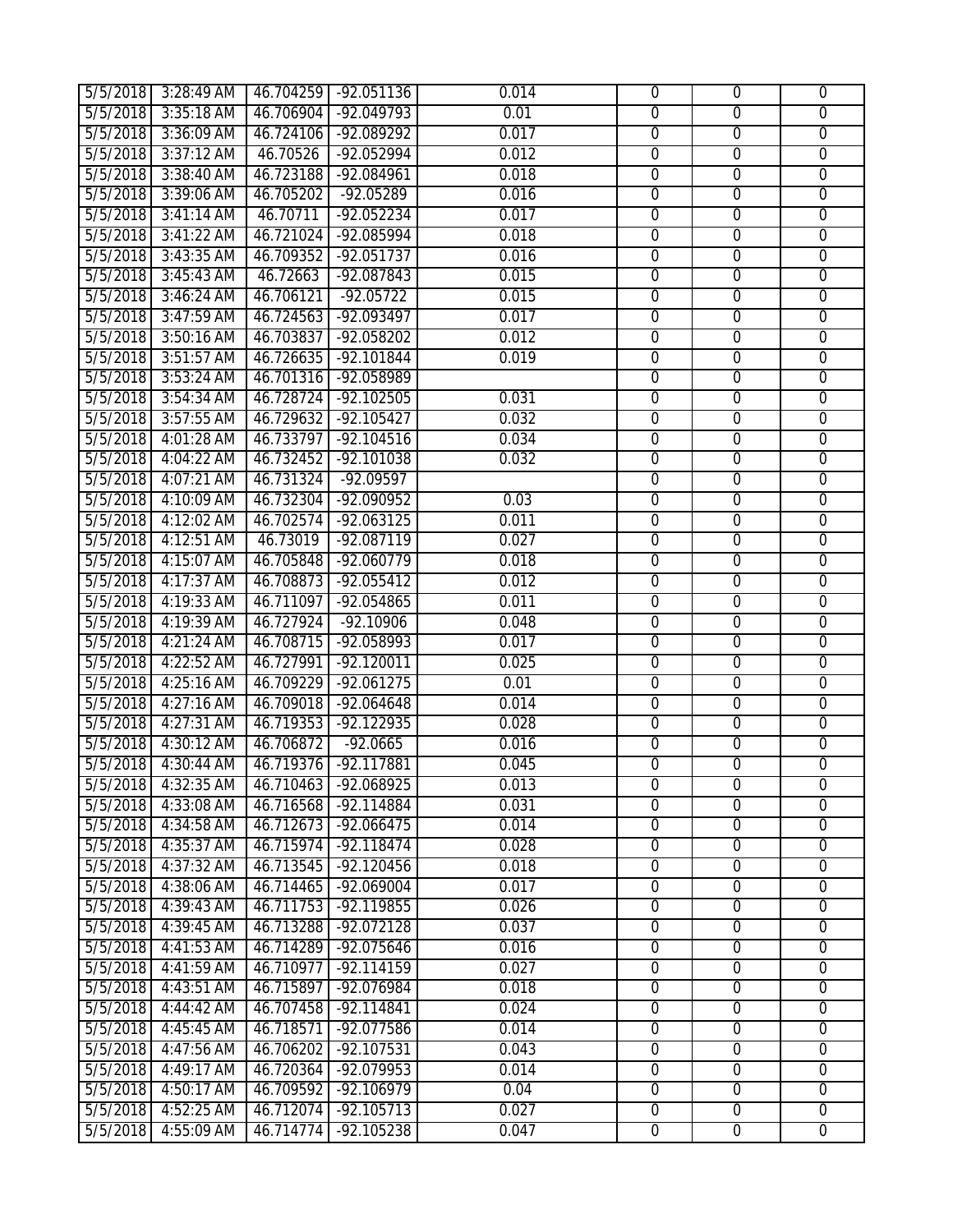| 5/5/2018 | 4:57:52 AM |           | 46.716535 -92.107701 | 0.055 | $\mathbf 0$      | $\mathbf 0$      | $\overline{0}$ |
|----------|------------|-----------|----------------------|-------|------------------|------------------|----------------|
| 5/5/2018 | 5:00:02 AM | 46.719184 | $-92.106982$         | 0.027 | $\overline{0}$   | $\overline{0}$   | $\overline{0}$ |
| 5/5/2018 | 5:03:23 AM | 46.721283 | $-92.074688$         | 0.017 | $\overline{0}$   | $\overline{0}$   | $\overline{0}$ |
| 5/5/2018 | 5:07:07 AM | 46.7229   | $-92.075388$         | 0.018 | $\overline{0}$   | $\overline{0}$   | $\overline{0}$ |
| 5/5/2018 | 5:10:19 AM | 46.723014 | -92.071237           | 0.017 | $\boldsymbol{0}$ | $\overline{0}$   | $\overline{0}$ |
| 5/5/2018 | 5:14 AM    | 46.722585 | $-92.067776$         | 0.017 | $\overline{0}$   | $\overline{0}$   | $\overline{0}$ |
| 5/5/2018 | 5:14:38 AM | 46.722801 | $-92.105259$         | 0.05  | $\overline{0}$   | $\overline{0}$   | $\overline{0}$ |
| 5/5/2018 | 5:18:34 AM | 46.723647 | $-92.102029$         | 0.048 | $\overline{0}$   | $\overline{0}$   | $\overline{0}$ |
| 5/5/2018 | 5:18:49 AM | 46.721331 | -92.061089           | 0.015 | $\overline{0}$   | $\overline{0}$   | $\overline{0}$ |
| 5/5/2018 | 5:21:28 AM | 46.719706 | $-92.100988$         | 0.048 | $\overline{0}$   | $\overline{0}$   | $\overline{0}$ |
| 5/5/2018 | 5:24:17 AM | 46.718943 | $-92.062947$         | 0.02  | $\overline{0}$   | $\overline{0}$   | $\overline{0}$ |
| 5/5/2018 | 5:24:55 AM | 46.717489 | -92.099559           | 0.05  | $\overline{0}$   | $\overline{0}$   | $\overline{0}$ |
| 5/5/2018 | 5:28:25 AM | 46.713202 | $-92.0575$           | 0.017 | $\overline{0}$   | $\overline{0}$   | $\overline{0}$ |
| 5/5/2018 | 5:28:33 AM | 46.715845 | $-92.101624$         | 0.037 | $\overline{0}$   | $\overline{0}$   | $\overline{0}$ |
| 5/5/2018 | 5:30:56 AM | 46.713481 | $-92.102529$         | 0.035 | $\mathbf 0$      | $\mathbf 0$      | $\overline{0}$ |
| 5/5/2018 | 5:31:03 AM |           | 46.713116 -92.060863 | 0.016 | $\overline{0}$   | $\overline{0}$   | $\overline{0}$ |
| 5/5/2018 | 5:32:43 AM | 46.712121 | $-92.101005$         | 0.041 | $\overline{0}$   | $\overline{0}$   | $\overline{0}$ |
| 5/5/2018 | 5:33 AM    | 46.712738 | $-92.064538$         | 0.016 | $\overline{0}$   | $\overline{0}$   | $\overline{0}$ |
| 5/5/2018 | 5:34:48 AM | 46.712763 | $-92.064452$         | 0.016 | $\overline{0}$   | $\overline{0}$   | $\overline{0}$ |
| 5/5/2018 | 5:35:29 AM | 46.710753 | $-92.099562$         | 0.028 | $\overline{0}$   | $\overline{0}$   | $\overline{0}$ |
| 5/5/2018 | 5:38 AM    | 46.714314 | $-92.060788$         | 0.018 | $\overline{0}$   | $\overline{0}$   | $\overline{0}$ |
| 5/5/2018 | 5:38:20 AM | 46.707823 | $-92.102378$         | 0.022 | $\overline{0}$   | $\overline{0}$   | $\overline{0}$ |
| 5/5/2018 | 5:41:32 AM | 46.714702 | $-92.06086$          | 0.013 | $\overline{0}$   | $\overline{0}$   | $\overline{0}$ |
| 5/5/2018 | 5:44:19 AM | 46.715953 | $-92.065132$         | 0.015 | $\overline{0}$   | $\overline{0}$   | $\overline{0}$ |
| 5/5/2018 | 5:45:53 AM | 46.670861 | $-92.101369$         | 0.024 | $\mathbf 0$      | $\mathbf 0$      | $\overline{0}$ |
| 5/5/2018 | 5:46:09 AM | 46.717863 | $-92.066336$         | 0.02  | $\overline{0}$   | $\overline{0}$   | $\overline{0}$ |
| 5/5/2018 | 5:47:55 AM | 46.719234 | $-92.066125$         | 0.018 | $\overline{0}$   | $\overline{0}$   | $\overline{0}$ |
| 5/5/2018 | 5:48:23 AM | 46.669839 | $-92.10266$          | 0.029 | $\overline{0}$   | $\overline{0}$   | $\overline{0}$ |
| 5/5/2018 | 5:49:59 AM | 46.718821 | $-92.069068$         | 0.023 | $\overline{0}$   | $\overline{0}$   | $\overline{0}$ |
| 5/5/2018 | 5:51:55 AM | 46.671654 | $-92.107193$         | 0.02  | $\overline{0}$   | $\overline{0}$   | $\overline{0}$ |
| 5/5/2018 | 5:52:05 AM | 46.716619 | $-92.070195$         | 0.017 | $\overline{0}$   | $\overline{0}$   | $\overline{0}$ |
| 5/5/2018 | 5:54:05 AM |           | 46.719282 -92.074189 | 0.018 | $\overline{0}$   | $\overline{0}$   | $\overline{0}$ |
| 5/5/2018 | 5:57:25 AM | 46.674824 | $-92.099192$         | 0.03  | $\overline{0}$   | $\overline{0}$   | $\overline{0}$ |
| 5/5/2018 | 7:29:07 AM | 46.705291 | $-92.076997$         |       |                  |                  |                |
| 5/5/2018 | 7:38:01 AM | 46.716106 | -92.074414           | 0.011 | $\overline{0}$   | $\overline{0}$   | 0              |
| 5/5/2018 | 7:45:35 AM | 46.702326 | $-92.055895$         | 0.014 | $\overline{0}$   | $\overline{0}$   | $\overline{0}$ |
| 5/5/2018 | 7:59:44 AM | 46.716255 | $-92.07174$          | 0.015 | $\overline{0}$   | $\overline{0}$   | $\overline{0}$ |
| 5/5/2018 | 8:00:50 AM | 46.715395 | $-92.070669$         | 0.012 | $\overline{0}$   | $\overline{0}$   | $\overline{0}$ |
| 5/5/2018 | 8:02:28 AM | 46.714559 | $-92.069338$         | 0.014 | $\overline{0}$   | $\overline{0}$   | $\overline{0}$ |
| 5/5/2018 | 8:02:30 AM | 46.703791 | $-92.057871$         | 0.014 | $\overline{0}$   | $\overline{0}$   | $\overline{0}$ |
| 5/5/2018 | 8:03:19 AM | 46.703806 | $-92.05786$          | 0.024 | $\overline{0}$   | $\overline{0}$   | $\overline{0}$ |
| 5/5/2018 | 8:03:47 AM | 46.713955 | $-92.068246$         |       | $\overline{0}$   | $\overline{0}$   | $\overline{0}$ |
| 5/5/2018 | 8:04:51 AM | 46.713427 | -92.067501           | 0.01  | $\mathbf 0$      | $\mathbf 0$      | $\mathbf 0$    |
| 5/5/2018 | 8:06:12 AM | 46.714149 | $-92.06727$          | 0.015 | $\mathbf 0$      | $\overline{0}$   | $\mathbf 0$    |
| 5/5/2018 | 8:09:10 AM | 46.704793 | $-92.062859$         | 0.013 | $\overline{0}$   | $\overline{0}$   | $\overline{0}$ |
| 5/5/2018 | 8:09:33 AM | 46.715476 | $-92.068234$         | 0.015 | $\overline{0}$   | $\overline{0}$   | $\overline{0}$ |
| 5/5/2018 | 8:10:31 AM | 46.716309 | $-92.069496$         | 0.022 | $\overline{0}$   | $\overline{0}$   | $\overline{0}$ |
| 5/5/2018 | 8:11:36 AM | 46.703333 | $-92.062399$         | 0.014 | $\mathbf{0}$     | $\overline{0}$   | $\overline{0}$ |
| 5/5/2018 | 8:12:11 AM | 46.718076 | -92.072376           | 0.014 | $\overline{0}$   | $\overline{0}$   | $\overline{0}$ |
| 5/5/2018 | 8:13:51 AM | 46.719291 | $-92.074046$         | 0.012 | $\overline{0}$   | $\overline{0}$   | $\overline{0}$ |
| 5/5/2018 | 8:14:51 AM | 46.702891 | $-92.058698$         | 0.012 | $\overline{0}$   | $\boldsymbol{0}$ | $\overline{0}$ |
| 5/5/2018 | 8:15:52 AM | 46.720104 | $-92.075102$         | 0.015 | $\overline{0}$   | $\overline{0}$   | $\overline{0}$ |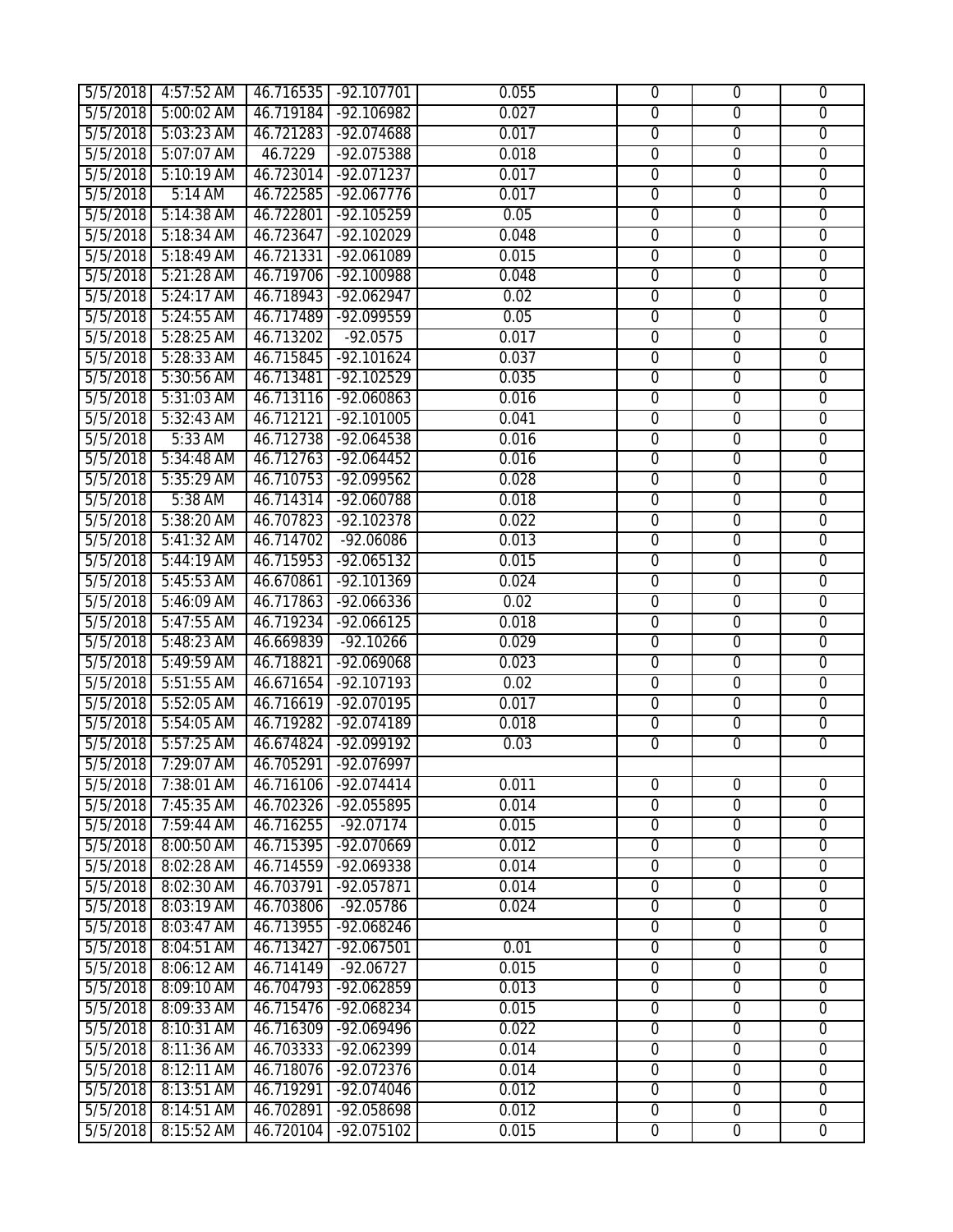| 5/5/2018 | 8:16:41 AM |           | 46.701464 -92.056909 | 0.012 | $\overline{0}$ | $\overline{0}$ | $\overline{0}$ |
|----------|------------|-----------|----------------------|-------|----------------|----------------|----------------|
| 5/5/2018 | 8:18:05 AM | 46.701476 | $-92.056882$         | 0.012 | $\overline{0}$ | $\overline{0}$ | $\overline{0}$ |
| 5/5/2018 | 8:19:57 AM | 46.720696 | $-92.072408$         | 0.011 | $\overline{0}$ | $\overline{0}$ | $\overline{0}$ |
| 5/5/2018 | 8:20:25 AM | 46.700424 | $-92.057872$         | 0.015 | $\overline{0}$ | $\overline{0}$ | $\overline{0}$ |
| 5/5/2018 | 8:21:50 AM | 46.71893  | -92.070044           | 0.011 | $\mathbf 0$    | $\overline{0}$ | $\overline{0}$ |
| 5/5/2018 | 8:22:05 AM | 46.699028 | $-92.059969$         | 0.012 | $\overline{0}$ | $\overline{0}$ | $\overline{0}$ |
| 5/5/2018 | 8:23:15 AM | 46.717418 | $-92.067595$         | 0.016 | $\overline{0}$ | $\mathbf 0$    | $\overline{0}$ |
| 5/5/2018 | 8:24:26 AM | 46.716196 | $-92.065688$         | 0.01  | $\overline{0}$ | $\overline{0}$ | $\overline{0}$ |
| 5/5/2018 | 8:25:22 AM | 46.715157 | $-92.064256$         | 0.011 | $\overline{0}$ | $\overline{0}$ | $\overline{0}$ |
| 5/5/2018 | 8:26:08 AM | 46.70431  | $-92.053238$         | 0.013 | $\overline{0}$ | $\overline{0}$ | $\overline{0}$ |
| 5/5/2018 | 8:26:42 AM | 46.714097 | $-92.062686$         | 0.013 | $\overline{0}$ | $\overline{0}$ | $\overline{0}$ |
| 5/5/2018 | 8:27:54 AM | 46.706043 | $-92.055509$         | 0.014 | $\overline{0}$ | $\overline{0}$ | $\overline{0}$ |
| 5/5/2018 | 8:28:25 AM | 46.712631 | $-92.060292$         | 0.02  | $\overline{0}$ | $\overline{0}$ | $\overline{0}$ |
| 5/5/2018 | 8:30:12 AM | 46.708518 | $-92.058369$         | 0.014 | $\overline{0}$ | $\mathbf 0$    | $\overline{0}$ |
| 5/5/2018 | 8:32:10 AM | 46.709876 | $-92.06038$          | 0.013 | $\mathbf 0$    | $\mathbf 0$    | $\overline{0}$ |
| 5/5/2018 | 8:32:28 AM | 46.70999  | $-92.057091$         | 0.012 |                | $\overline{0}$ | $\overline{0}$ |
| 5/5/2018 | 8:34:01 AM | 46.712049 | $-92.063052$         | 0.012 | $\overline{0}$ | $\overline{0}$ | $\overline{0}$ |
| 5/5/2018 | 8:35:55 AM | 46.71288  | $-92.06404$          | 0.012 | $\overline{0}$ | $\overline{0}$ | $\overline{0}$ |
| 5/5/2018 | 8:36:18 AM | 46.710006 | $-92.057078$         | 0.011 | $\overline{0}$ | $\overline{0}$ | $\overline{0}$ |
| 5/5/2018 | 8:37:12 AM | 46.713278 | $-92.066313$         | 0.01  | $\overline{0}$ | $\overline{0}$ | $\overline{0}$ |
| 5/5/2018 | 8:38:02 AM | 46.70689  | $-92.053123$         | 0.011 | $\overline{0}$ | $\overline{0}$ | $\overline{0}$ |
| 5/5/2018 | 8:39:02 AM | 46.712849 | $-92.060666$         | 0.014 | $\overline{0}$ | $\overline{0}$ | $\overline{0}$ |
| 5/5/2018 | 8:39:55 AM | 46.703772 | $-92.052095$         | 0.011 | $\overline{0}$ | $\overline{0}$ | $\overline{0}$ |
| 5/5/2018 | 8:40:49 AM | 46.711421 | $-92.058705$         | 0.011 | $\overline{0}$ | $\overline{0}$ | $\overline{0}$ |
| 5/5/2018 | 8:41:30 AM | 46.702288 | $-92.050705$         | 0.012 |                | $\overline{0}$ | $\overline{0}$ |
| 5/5/2018 | 8:42:45 AM | 46.709103 | $-92.056037$         | 0.016 | $\overline{0}$ | $\overline{0}$ | $\overline{0}$ |
| 5/5/2018 | 8:42:45 AM | 46.700823 | $-92.048934$         | 0.012 | $\overline{0}$ | $\overline{0}$ | $\overline{0}$ |
| 5/5/2018 | 8:43:51 AM | 46.699503 | $-92.047202$         | 0.012 | $\overline{0}$ | $\overline{0}$ | $\overline{0}$ |
| 5/5/2018 | 8:44:17 AM | 46.706995 | $-92.053275$         | 0.016 | $\overline{0}$ | $\overline{0}$ | $\overline{0}$ |
| 5/5/2018 | 8:44:51 AM | 46.698574 | $-92.045543$         | 0.01  | $\overline{0}$ | $\overline{0}$ | $\overline{0}$ |
| 5/5/2018 | 8:45:55 AM | 46.705239 | $-92.051008$         | 0.015 | $\overline{0}$ | $\overline{0}$ | $\overline{0}$ |
| 5/5/2018 | 8:46:03 AM | 46.697603 | $-92.045376$         | 0.013 | $\overline{0}$ | $\overline{0}$ | $\overline{0}$ |
| 5/5/2018 | 8:47:40 AM | 46.703077 | $-92.048753$         | 0.019 | $\overline{0}$ | $\overline{0}$ | $\overline{0}$ |
| 5/5/2018 | 8:47:50 AM | 46.695714 | $-92.042392$         | 0.011 | $\overline{0}$ | $\overline{0}$ | $\overline{0}$ |
| 5/5/2018 | 8:48:53 AM | 46.694663 | -92.041135           | 0.011 | 0              | 0              | 0              |
| 5/5/2018 | 8:49:15 AM | 46.701315 | $-92.046082$         | 0.068 | $\overline{0}$ | $\overline{0}$ | $\overline{0}$ |
| 5/5/2018 | 8:51:29 AM | 46.699418 | $-92.043683$         | 0.038 | $\overline{0}$ | $\overline{0}$ | $\overline{0}$ |
| 5/5/2018 | 8:53:06 AM | 46.696925 | $-92.040455$         | 0.014 | $\overline{0}$ | $\overline{0}$ | $\overline{0}$ |
| 5/5/2018 | 8:55:23 AM | 46.696972 | $-92.038523$         | 0.012 | $\overline{0}$ | $\overline{0}$ | $\overline{0}$ |
| 5/5/2018 | 8:56:53 AM | 46.698249 | $-92.038424$         | 0.013 | $\overline{0}$ | $\overline{0}$ | $\overline{0}$ |
| 5/5/2018 | 8:58:41 AM | 46.700175 | $-92.04074$          | 0.013 | $\overline{0}$ | $\overline{0}$ | $\overline{0}$ |
| 5/5/2018 | 9:00:01 AM | 46.701706 | $-92.042763$         | 0.017 | $\overline{0}$ | $\overline{0}$ | $\overline{0}$ |
| 5/5/2018 | 9:01:17 AM | 46.701671 | -92.042758           | 0.012 | $\mathbf 0$    | $\overline{0}$ | $\mathbf 0$    |
| 5/5/2018 | 9:03:45 AM | 46.702449 | $-92.045447$         | 0.014 | $\overline{0}$ | $\mathbf 0$    | $\mathbf 0$    |
| 5/5/2018 | 9:07:45 AM | 46.702511 | $-92.04948$          | 0.012 | $\overline{0}$ | $\overline{0}$ | $\overline{0}$ |
| 5/5/2018 | 9:09:47 AM | 46.699936 | $-92.046031$         | 0.012 | $\overline{0}$ | $\overline{0}$ | $\overline{0}$ |
| 5/5/2018 | 9:11:33 AM | 46.698451 | $-92.044136$         | 0.012 | $\overline{0}$ | $\overline{0}$ | $\overline{0}$ |
| 5/5/2018 | 9:13:05 AM | 46.697475 | $-92.042909$         | 0.014 | $\overline{0}$ | $\overline{0}$ | $\overline{0}$ |
| 5/5/2018 | 9:14:25 AM | 46.696091 | $-92.041042$         | 0.01  | $\overline{0}$ | $\overline{0}$ | $\overline{0}$ |
| 5/5/2018 | 9:22:22 AM | 46.706321 | $-92.048964$         | 0.011 | $\overline{0}$ | $\overline{0}$ | $\overline{0}$ |
| 5/5/2018 | 9:38:55 AM | 46.708254 | $-92.051168$         | 0.009 | $\overline{0}$ | $\overline{0}$ | $\overline{0}$ |
| 5/5/2018 | 9:42:56 AM | 46.710859 | $-92.054433$         | 0.01  | $\overline{0}$ | $\overline{0}$ | $\overline{0}$ |
|          |            |           |                      |       |                |                |                |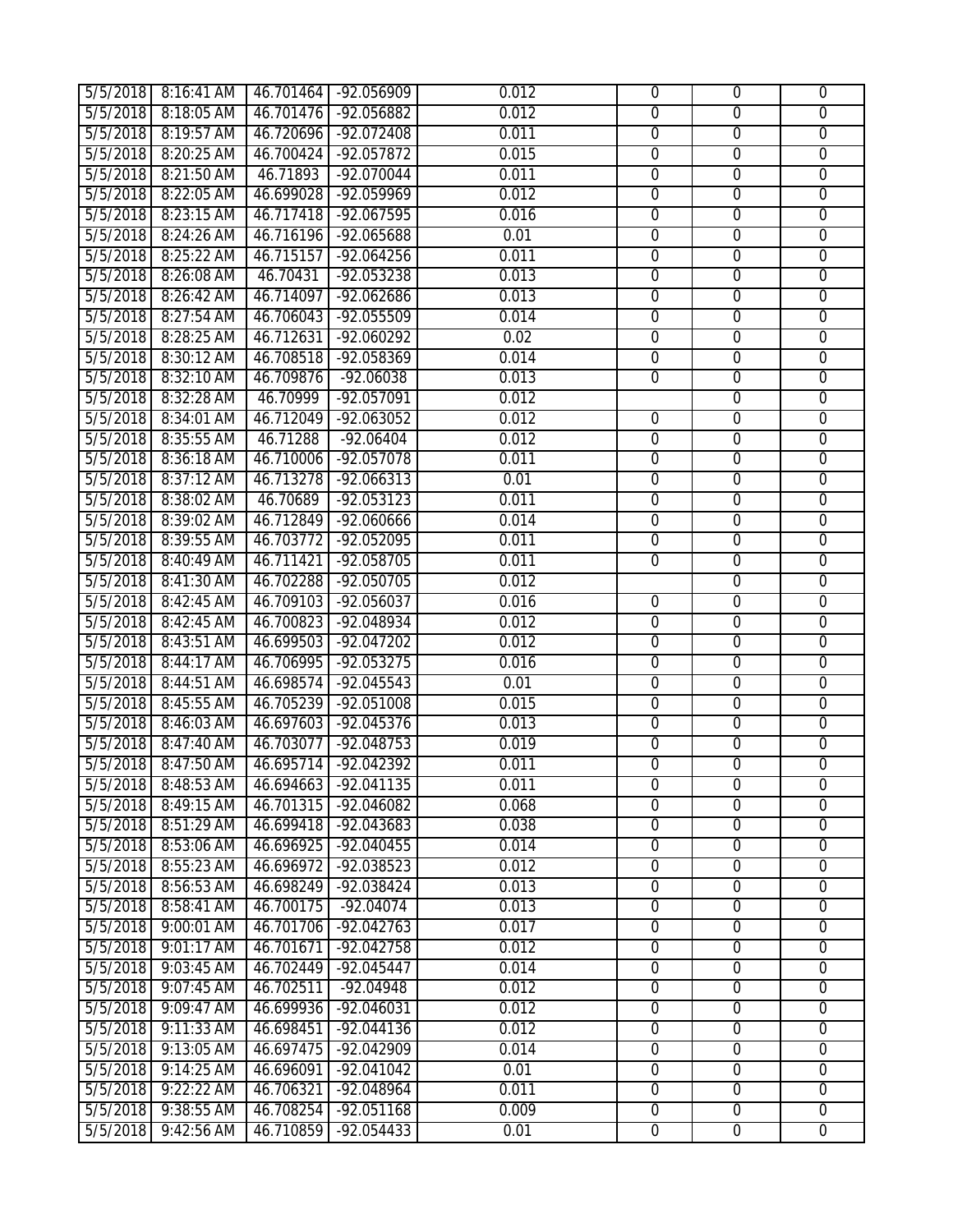|          | 5/5/2018 9:44:56 AM                       |           | 46.712523 -92.056479 | 0.009 | $\Omega$       | $\mathbf 0$    | $\overline{0}$ |
|----------|-------------------------------------------|-----------|----------------------|-------|----------------|----------------|----------------|
| 5/5/2018 | $9:47:15$ AM                              | 46.714854 | $-92.059777$         | 0.011 | $\overline{0}$ | $\overline{0}$ | $\overline{0}$ |
| 5/5/2018 | $9:49:57$ AM                              |           | 46.717334 -92.062781 | 0.01  | $\overline{0}$ | $\overline{0}$ | $\overline{0}$ |
| 5/5/2018 | $9:51:52$ AM                              |           | 46.718693 -92.064984 | 0.011 | $\overline{0}$ | $\overline{0}$ | $\overline{0}$ |
| 5/5/2018 | 9:55:42 AM                                |           | 46.719868 -92.067636 | 0.011 | $\mathbf 0$    | $\overline{0}$ | $\mathbf 0$    |
| 5/5/2018 | 10:00:45 AM                               | 46.719481 | $-92.068349$         | 0.013 | $\overline{0}$ | $\overline{0}$ | $\overline{0}$ |
| 5/5/2018 | 10:02:18 AM                               | 46.719382 | $-92.069497$         | 0.01  | $\overline{0}$ | $\overline{0}$ | $\overline{0}$ |
|          | 5/5/2018 10:05:28 AM                      | 46.719413 | $-92.07095$          | 0.013 | $\overline{0}$ | $\overline{0}$ | $\overline{0}$ |
|          | 5/5/2018 10:06:55 AM                      | 46.718385 | $-92.068921$         | 0.011 | $\overline{0}$ | $\overline{0}$ | $\overline{0}$ |
|          | 5/5/2018 10:08:55 AM                      |           | 46.716102 -92.065329 | 0.011 | $\overline{0}$ | $\overline{0}$ | $\overline{0}$ |
|          | 5/5/2018 10:14:02 AM                      |           | 46.687674 -92.076128 | 0.013 | $\overline{0}$ | $\overline{0}$ | $\overline{0}$ |
|          | 5/5/2018 10:20:12 AM                      | 46.721374 | $-92.060977$         | 0.017 | $\overline{0}$ | $\overline{0}$ | $\overline{0}$ |
|          | 5/5/2018 10:21:17 AM                      | 46.702965 | $-92.058772$         | 0.012 | $\overline{0}$ | $\overline{0}$ | $\overline{0}$ |
|          | 5/5/2018 10:22:51 AM                      | 46.718485 | $-92.05593$          | 0.013 | $\overline{0}$ | $\overline{0}$ | $\overline{0}$ |
|          | 5/5/2018 10:24:10 AM                      |           | 46.701267 -92.059193 | 0.008 | $\mathbf 0$    | $\mathbf 0$    | $\overline{0}$ |
|          | 5/5/2018 10:26:01 AM 46.700971 -92.058071 |           |                      | 0.009 | $\overline{0}$ | $\overline{0}$ | $\overline{0}$ |
| 5/5/2018 | 10:27:29 AM                               | 46.699957 | $-92.058316$         | 0.01  | $\overline{0}$ | $\overline{0}$ | $\overline{0}$ |
| 5/5/2018 | 10:29:05 AM                               | 46.698755 | $-92.060229$         | 0.008 | $\overline{0}$ | $\overline{0}$ | $\overline{0}$ |
|          | 5/5/2018 10:29:10 AM                      | 46.715893 | $-92.051918$         | 0.016 | $\overline{0}$ | $\overline{0}$ | $\overline{0}$ |
|          | 5/5/2018 10:30:35 AM                      | 46.698891 | $-92.058622$         | 0.01  | $\overline{0}$ | $\overline{0}$ | $\overline{0}$ |
|          | 5/5/2018 10:30:54 AM                      |           | 46.714274 -92.050808 | 0.012 | $\overline{0}$ | $\overline{0}$ | $\overline{0}$ |
|          | 5/5/2018 10:31:55 AM                      |           | 46.697713 -92.057282 | 0.009 | $\overline{0}$ | $\overline{0}$ | $\overline{0}$ |
|          | 5/5/2018 10:33:34 AM                      | 46.695497 | $-92.059438$         | 0.011 | $\overline{0}$ | $\overline{0}$ | $\overline{0}$ |
|          | 5/5/2018 10:35:46 AM                      | 46.693277 | $-92.063829$         | 0.01  | $\overline{0}$ | $\overline{0}$ | $\overline{0}$ |
|          | 5/5/2018 10:37:34 AM                      |           | 46.691559 -92.062058 | 0.009 | $\mathbf 0$    | $\mathbf 0$    | $\overline{0}$ |
|          | 5/5/2018 10:39:04 AM                      | 46.69013  | $-92.060109$         | 0.012 | $\overline{0}$ | $\overline{0}$ | $\overline{0}$ |
|          | 5/5/2018 10:41:51 AM                      | 46.691343 | $-92.06659$          | 0.009 | $\overline{0}$ | $\overline{0}$ | $\overline{0}$ |
| 5/5/2018 | 10:44:32 AM                               | 46.691391 | $-92.066495$         | 0.01  | $\overline{0}$ | $\overline{0}$ | $\overline{0}$ |
| 5/5/2018 | 10:46:26 AM                               | 46.689048 | $-92.066588$         | 0.014 | $\overline{0}$ | $\overline{0}$ | $\overline{0}$ |
| 5/5/2018 | 10:47:49 AM                               | 46.686544 | $-92.066688$         | 0.008 | $\overline{0}$ | $\overline{0}$ | $\overline{0}$ |
|          | 5/5/2018 10:49:30 AM                      | 46.683008 | $-92.06651$          | 0.008 | $\overline{0}$ | $\overline{0}$ | $\overline{0}$ |
|          | 5/5/2018 10:51:37 AM                      |           | 46.677813 -92.066494 | 0.007 | $\overline{0}$ | $\overline{0}$ | $\overline{0}$ |
|          | 5/5/2018 10:54:35 AM                      |           | 46.669547 -92.071856 | 0.009 | $\overline{0}$ | $\overline{0}$ | $\overline{0}$ |
| 5/5/2018 | 10:55:57 AM                               | 46.668008 | $-92.072435$         | 0.008 | $\overline{0}$ | $\overline{0}$ | $\overline{0}$ |
|          | 5/5/2018   10:57:10 AM   46.668033        |           | -92.075126           | 0.01  | $\overline{0}$ | 0              | 0              |
|          | 5/5/2018 10:58:07 AM                      | 46.668298 | $-92.076494$         | 0.008 | $\overline{0}$ | $\overline{0}$ | $\overline{0}$ |
|          | 5/5/2018 10:59:06 AM                      | 46.690599 | $-92.019618$         | 0.015 |                | $\overline{0}$ | $\overline{0}$ |
|          | 5/5/2018 11:01:10 AM                      | 46.670486 | $-92.076946$         | 0.01  | $\overline{0}$ | $\overline{0}$ | $\overline{0}$ |
| 5/5/2018 | 11:01:30 AM                               | 46.689807 | $-92.023574$         | 0.019 | $\overline{0}$ | $\overline{0}$ | $\overline{0}$ |
| 5/5/2018 | 11:02:47 AM                               | 46.672589 | $-92.075749$         | 0.008 | $\overline{0}$ | $\overline{0}$ | $\overline{0}$ |
|          | 5/5/2018 11:05:40 AM                      | 46.668789 | $-92.079163$         | 0.008 | $\overline{0}$ | $\overline{0}$ | $\overline{0}$ |
|          | 5/5/2018 11:07:23 AM                      | 46.666211 | -92.079458           | 0.006 | $\mathbf{0}$   | $\overline{0}$ | $\overline{0}$ |
| 5/5/2018 | 11:07:27 AM                               | 46.7101   | $-92.054033$         | 0.013 | $\mathbf 0$    | $\mathbf 0$    | $\mathbf 0$    |
| 5/5/2018 | 11:08:57 AM                               | 46.668145 | -92.080207           | 0.012 | $\mathbf 0$    | $\overline{0}$ | $\mathbf 0$    |
| 5/5/2018 | 11:10:33 AM                               | 46.667357 | $-92.081373$         | 0.008 | $\overline{0}$ | $\overline{0}$ | $\overline{0}$ |
| 5/5/2018 | 11:14:18 AM                               | 46.66933  | $-92.091361$         | 0.008 | $\overline{0}$ | $\overline{0}$ | $\overline{0}$ |
|          | 5/5/2018 11:16:01 AM                      | 46.668083 | $-92.09318$          | 0.007 | $\overline{0}$ | $\overline{0}$ | $\overline{0}$ |
|          | 5/5/2018 11:17:14 AM                      | 46.668164 | $-92.094627$         | 0.009 | $\mathbf{0}$   | $\overline{0}$ | $\overline{0}$ |
| 5/5/2018 | 11:18:48 AM                               | 46.668096 | -92.098011           | 0.009 | $\overline{0}$ | $\overline{0}$ | $\overline{0}$ |
| 5/5/2018 | 11:19:58 AM                               | 46.719992 | $-92.068906$         | 0.013 | $\overline{0}$ | $\overline{0}$ | $\overline{0}$ |
| 5/5/2018 | 11:20:35 AM                               | 46.665971 | $-92.100134$         | 0.008 | $\overline{0}$ | $\mathbf 0$    | $\overline{0}$ |
| 5/5/2018 | 11:21:24 AM                               | 46.721819 | $-92.071343$         | 0.013 | $\overline{0}$ | $\overline{0}$ | $\overline{0}$ |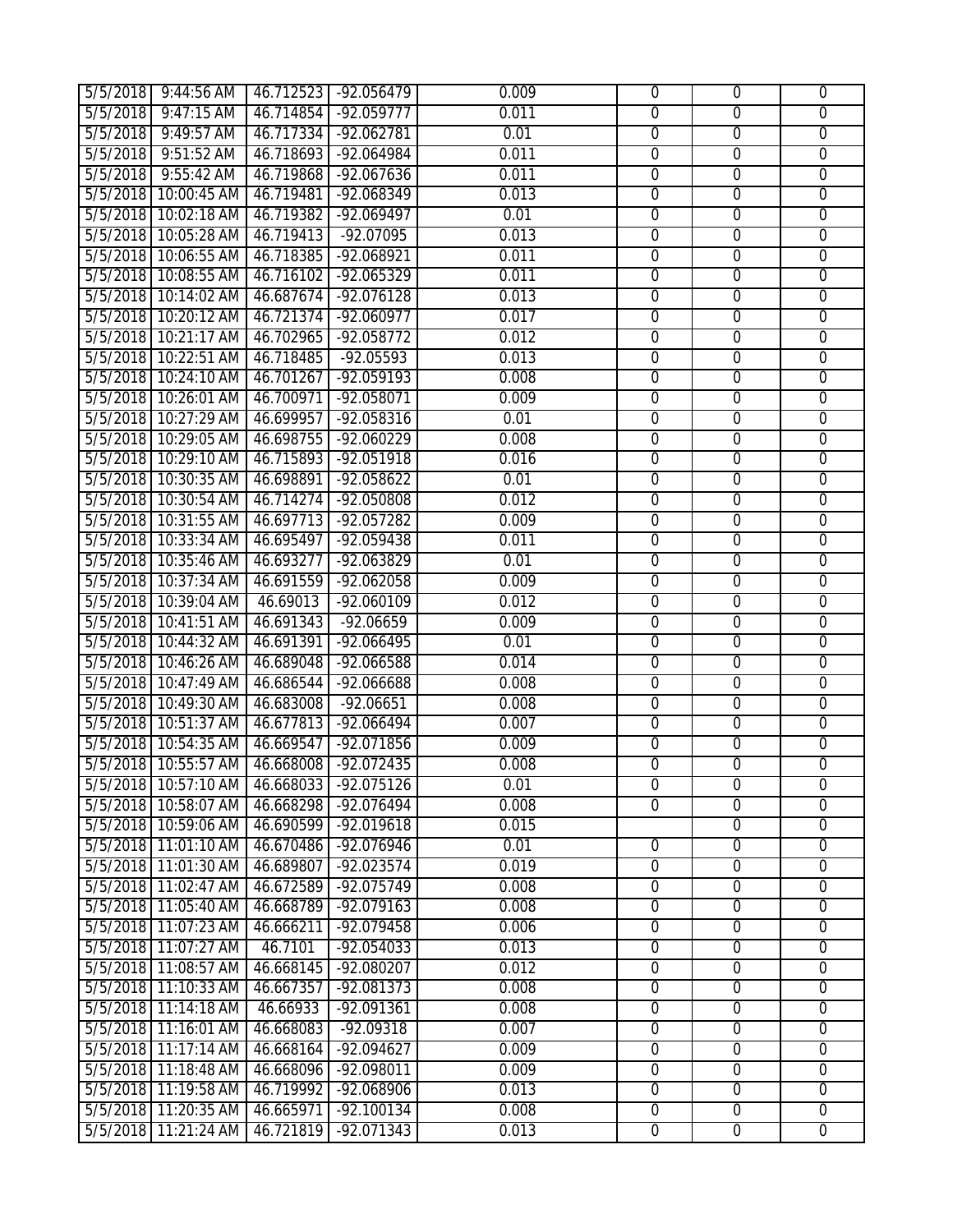|          | 5/5/2018 11:21:55 AM 46.665972 -92.101613 |           |                      | 0.008 | $\Omega$       | $\mathbf 0$      | $\overline{0}$ |
|----------|-------------------------------------------|-----------|----------------------|-------|----------------|------------------|----------------|
|          | 5/5/2018 11:23:59 AM                      | 46.667184 | $-92.104088$         | 0.007 | $\overline{0}$ | $\overline{0}$   | $\overline{0}$ |
|          | 5/5/2018 11:24:30 AM                      |           | 46.722242 -92.074252 | 0.014 | $\overline{0}$ | $\overline{0}$   | $\overline{0}$ |
|          | 5/5/2018 11:25:21 AM                      |           | 46.668156 -92.103196 | 0.011 | $\overline{0}$ | $\overline{0}$   | $\overline{0}$ |
| 5/5/2018 | 12:38:58 PM                               | 46.728163 | $-92.107151$         | 0.013 | $\mathbf 0$    | $\overline{0}$   | $\mathbf 0$    |
| 5/5/2018 | 12:44:23 PM                               | 46.728046 | $-92.110087$         | 0.09  | $\overline{0}$ | $\overline{0}$   | $\overline{0}$ |
| 5/5/2018 | 12:46:27 PM                               | 46.687653 | $-92.076208$         | 0.014 | $\overline{0}$ | $\overline{0}$   | $\overline{0}$ |
| 5/5/2018 | 12:48:34 PM                               | 46.720518 | $-92.127079$         | 0.013 | $\overline{0}$ | $\overline{0}$   | $\overline{0}$ |
|          | 5/5/2018 12:49:54 PM                      | 46.718076 | $-92.127257$         | 0.027 | $\overline{0}$ | $\overline{0}$   | $\overline{0}$ |
|          | 5/5/2018 12:51:43 PM                      | 46.714885 | $-92.127191$         | 0.012 | $\overline{0}$ | $\overline{0}$   | $\overline{0}$ |
|          | 5/5/2018 12:52:35 PM                      | 46.713096 | $-92.127118$         | 0.009 | $\overline{0}$ | $\overline{0}$   | $\overline{0}$ |
| 5/5/2018 | 12:55:24 PM                               | 46.710236 | $-92.127108$         | 0.009 | $\overline{0}$ | $\overline{0}$   | $\overline{0}$ |
| 5/5/2018 | 12:58:08 PM                               | 46.712052 | $-92.12975$          | 0.01  | $\overline{0}$ | $\overline{0}$   | $\overline{0}$ |
|          | 5/5/2018 12:59:38 PM                      | 46.714123 | $-92.129687$         | 0.01  | $\overline{0}$ | $\overline{0}$   | $\overline{0}$ |
| 5/5/2018 | $1:01:25$ PM                              | 46.715462 | $-92.129749$         | 0.013 | $\mathbf 0$    | $\mathbf 0$      | $\overline{0}$ |
| 5/5/2018 | $1:02:19$ PM                              | 46.715996 | $-92.129671$         | 0.012 | $\overline{0}$ | $\overline{0}$   | $\overline{0}$ |
| 5/5/2018 | 1:02:54 PM                                | 46.717645 | $-92.129771$         | 0.013 | $\overline{0}$ | $\overline{0}$   | $\overline{0}$ |
| 5/5/2018 | 1:04:09 PM                                | 46.719616 | $-92.129809$         | 0.013 | $\overline{0}$ | $\overline{0}$   | $\overline{0}$ |
| 5/5/2018 | 1:05:37 PM                                | 46.721681 | $-92.129718$         | 0.013 | $\overline{0}$ | $\overline{0}$   | $\overline{0}$ |
| 5/5/2018 | $1:07:14$ PM                              | 46.721942 | $-92.128077$         | 0.012 | $\overline{0}$ | $\overline{0}$   | $\overline{0}$ |
| 5/5/2018 | 1:08:31 PM                                | 46.72133  | $-92.127934$         | 0.016 | $\overline{0}$ | $\overline{0}$   | $\overline{0}$ |
| 5/5/2018 | $1:10:21$ PM                              | 46.721241 | $-92.131648$         | 0.013 | $\overline{0}$ | $\overline{0}$   | $\overline{0}$ |
| 5/5/2018 | 1:12:59 PM                                | 46.721887 | $-92.132235$         | 0.01  | $\overline{0}$ | $\overline{0}$   | $\overline{0}$ |
| 5/5/2018 | 1:16:22 PM                                | 46.7194   | $-92.132375$         | 0.021 | $\overline{0}$ | $\overline{0}$   | $\overline{0}$ |
| 5/5/2018 | $1:17:43$ PM                              | 46.717538 | $-92.132429$         | 0.01  | $\mathbf 0$    | $\mathbf 0$      | $\overline{0}$ |
| 5/5/2018 | $1:19:24$ PM                              | 46.714287 | $-92.132399$         | 0.011 | $\mathbf{0}$   | $\overline{0}$   | $\overline{0}$ |
| 5/5/2018 | $1:21:17$ PM                              | 46.71407  | $-92.129714$         | 0.031 | $\overline{0}$ | $\overline{0}$   | $\overline{0}$ |
| 5/5/2018 | 1:22:43 PM                                | 46.716362 | $-92.129799$         | 0.023 | $\overline{0}$ | $\overline{0}$   | $\overline{0}$ |
| 5/5/2018 | 1:25:02 PM                                | 46.718145 | $-92.12726$          | 0.016 | $\overline{0}$ | $\overline{0}$   | $\overline{0}$ |
| 5/5/2018 | 1:26:53 PM                                | 46.715118 | $-92.127044$         | 0.02  | $\overline{0}$ | $\overline{0}$   | $\overline{0}$ |
| 5/5/2018 | 1:28:38 PM                                | 46.712439 | $-92.127117$         | 0.01  | $\overline{0}$ | $\overline{0}$   | $\overline{0}$ |
| 5/5/2018 | 1:33:30 PM                                | 46.713795 | $-92.124553$         | 0.01  | $\overline{0}$ | $\overline{0}$   | $\overline{0}$ |
| 5/5/2018 | $1:35:14$ PM                              | 46.718996 | $-92.12441$          | 0.01  | $\overline{0}$ | $\overline{0}$   | $\overline{0}$ |
| 5/5/2018 | $1:37:12$ PM                              | 46.71886  | $-92.120421$         | 0.019 | $\overline{0}$ | $\overline{0}$   | $\overline{0}$ |
| 5/5/2018 | $1:39:38$ PM                              | 46.715974 | -92.122098           | 0.009 | $\overline{0}$ | $\overline{0}$   | 0              |
| 5/5/2018 | 1:40:17 PM                                | 46.714449 | $-92.120572$         | 0.013 | $\overline{0}$ | $\overline{0}$   | $\overline{0}$ |
| 5/5/2018 | $1:41:39$ PM                              | 46.711966 | $-92.120553$         | 0.008 | $\mathbf{0}$   | $\overline{0}$   | $\overline{0}$ |
| 5/5/2018 | 1:43:22 PM                                | 46.708575 | $-92.120777$         | 0.01  | $\overline{0}$ | $\overline{0}$   | $\overline{0}$ |
| 5/5/2018 | 1:44:17 PM                                | 46.69249  | $-92.076832$         |       |                |                  |                |
| 5/5/2018 | 1:45:54 PM                                | 46.70648  | $-92.114856$         | 0.01  | $\overline{0}$ | $\overline{0}$   | $\overline{0}$ |
| 5/5/2018 | 1:47:09 PM                                | 46.710324 | $-92.115081$         | 0.012 | $\overline{0}$ | $\overline{0}$   | $\overline{0}$ |
| 5/5/2018 | 1:48:05 PM                                | 46.710853 | $-92.116796$         | 0.012 | $\mathbf{0}$   | $\overline{0}$   | $\overline{0}$ |
| 5/5/2018 | 1:49:42 PM                                | 46.713481 | $-92.117567$         | 0.01  | $\mathbf 0$    | $\mathbf 0$      | $\mathbf 0$    |
| 5/5/2018 | 1:50:53 PM                                | 46.714227 | $-92.117652$         | 0.011 | $\mathbf 0$    | $\overline{0}$   | $\mathbf 0$    |
| 5/5/2018 | 1:52:09 PM                                | 46.716621 | $-92.117671$         | 0.012 | $\overline{0}$ | $\overline{0}$   | $\overline{0}$ |
| 5/5/2018 | 1:53:17 PM                                | 46.719653 | $-92.117591$         | 0.01  | $\overline{0}$ | $\overline{0}$   | $\overline{0}$ |
| 5/5/2018 | 1:54:57 PM                                | 46.71941  | $-92.115089$         | 0.013 | $\overline{0}$ | $\overline{0}$   | $\overline{0}$ |
| 5/5/2018 | 1:58:38 PM                                | 46.721913 | $-92.105103$         | 0.022 | $\mathbf{0}$   | $\overline{0}$   | $\overline{0}$ |
| 5/5/2018 | 2:01:10 PM                                | 46.721636 | $-92.10233$          | 0.014 | $\overline{0}$ | $\overline{0}$   | $\overline{0}$ |
| 5/5/2018 | 2:02:34 PM                                | 46.724694 | $-92.102326$         | 0.02  | $\overline{0}$ | $\overline{0}$   | $\overline{0}$ |
| 5/5/2018 | 2:04:36 PM                                | 46.727923 | $-92.101898$         | 0.023 | $\mathbf 0$    | $\boldsymbol{0}$ | $\overline{0}$ |
| 5/5/2018 | 2:05:32 PM                                | 46.72782  | $-92.099269$         | 0.044 | $\overline{0}$ | $\overline{0}$   | $\overline{0}$ |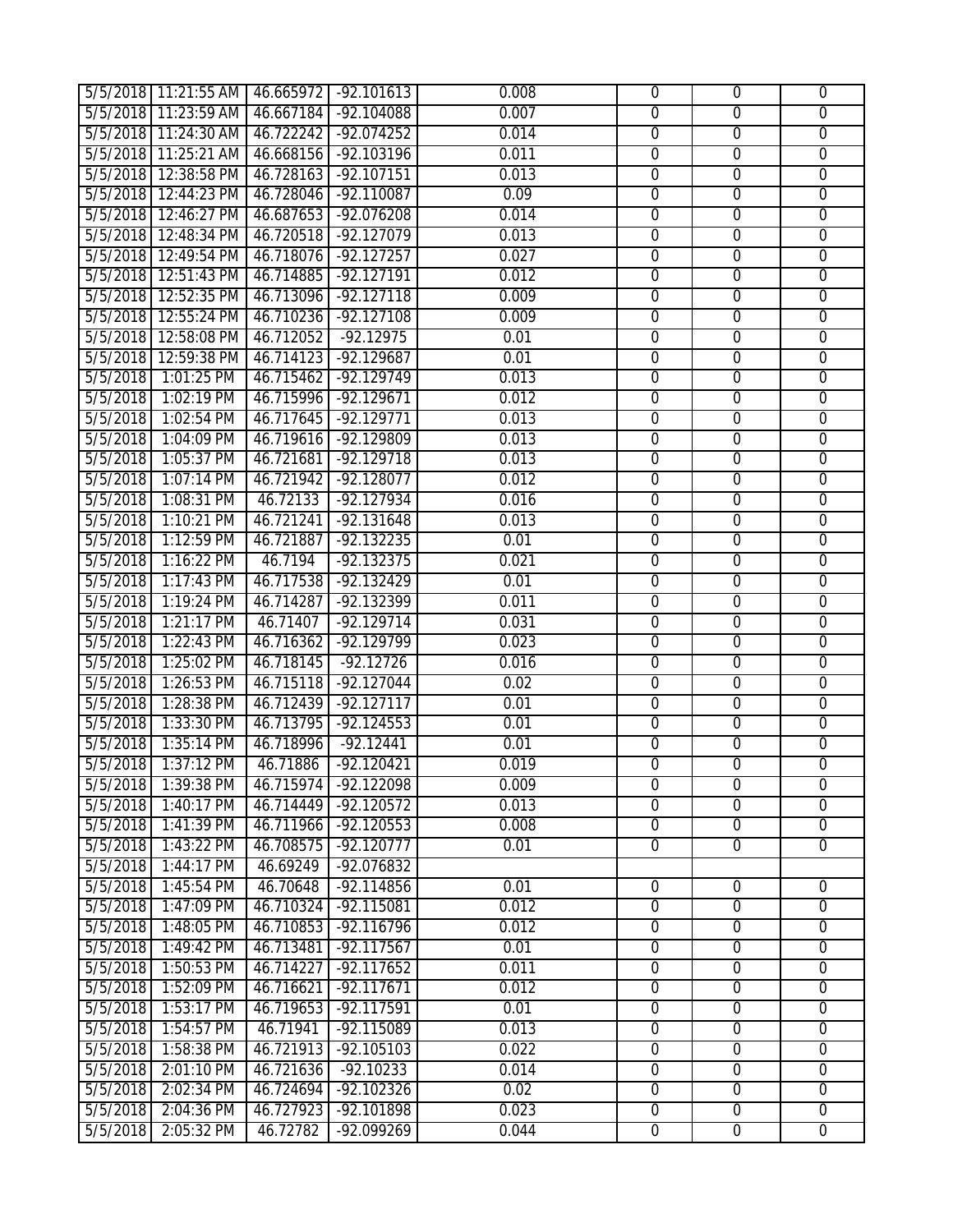|          | 5/5/2018 2:06:44 PM | 46.72763  | $-92.096401$ | 0.016 | $\overline{0}$   | $\overline{0}$   | $\overline{0}$   |
|----------|---------------------|-----------|--------------|-------|------------------|------------------|------------------|
| 5/5/2018 | 2:08:23 PM          | 46.725478 | $-92.096373$ | 0.014 | $\overline{0}$   | $\overline{0}$   | $\overline{0}$   |
| 5/5/2018 | 2:09:55 PM          | 46.723174 | $-92.096539$ | 0.012 | $\overline{0}$   | $\overline{0}$   | $\overline{0}$   |
| 5/5/2018 | 2:13:34 PM          | 46.698398 | $-92.052967$ |       | $\overline{0}$   | $\overline{0}$   | $\overline{0}$   |
| 5/5/2018 | 2:26:25 PM          | 46.721826 | $-92.0934$   | 0.013 | $\mathbf 0$      | $\overline{0}$   | $\overline{0}$   |
| 5/5/2018 | 2:27:26 PM          | 46.723805 | $-92.093315$ | 0.017 | $\overline{0}$   | $\overline{0}$   | $\overline{0}$   |
| 5/5/2018 | 2:28:52 PM          | 46.726596 | $-92.093046$ | 0.013 | $\overline{0}$   | $\mathbf 0$      | $\overline{0}$   |
| 5/5/2018 | 2:30:22 PM          | 46.727903 | $-92.09095$  | 0.015 | $\overline{0}$   | $\overline{0}$   | $\overline{0}$   |
| 5/5/2018 | 2:31:34 PM          | 46.727706 | $-92.087556$ | 0.015 | $\overline{0}$   | $\overline{0}$   | $\overline{0}$   |
| 5/5/2018 | 2:32:51 PM          | 46.725531 | $-92.087684$ | 0.018 | $\overline{0}$   | $\overline{0}$   | $\overline{0}$   |
| 5/5/2018 | 2:34:39 PM          | 46.72204  | $-92.08729$  | 0.012 | $\overline{0}$   | $\overline{0}$   | $\overline{0}$   |
| 5/5/2018 | 2:36:20 PM          | 46.72307  | $-92.084962$ | 0.02  | $\overline{0}$   | $\overline{0}$   | $\overline{0}$   |
| 5/5/2018 | 2:37:53 PM          | 46.723006 | -92.083985   | 0.023 | $\overline{0}$   | $\overline{0}$   | $\overline{0}$   |
| 5/5/2018 | 2:38:36 PM          | 46.671531 | -92.098338   | 0.012 | $\mathbf 0$      | $\mathbf 0$      | $\boldsymbol{0}$ |
| 5/5/2018 | 2:40:57 PM          | 46.669439 | -92.08962    | 0.014 | $\mathbf 0$      | $\mathbf 0$      | $\mathbf 0$      |
| 5/5/2018 | 2:41:55 PM          | 46.669378 | -92.079987   | 0.011 | $\mathbf 0$      | $\mathbf 0$      | $\boldsymbol{0}$ |
| 5/5/2018 | 2:47:55 PM          | 46.668112 | -92.076875   | 0.012 | $\mathbf 0$      | $\mathbf 0$      | $\mathbf 0$      |
| 5/5/2018 | 2:50:01 PM          | 46.669796 | $-92.07002$  | 0.009 | $\mathbf 0$      | $\mathbf 0$      | $\mathbf 0$      |
| 5/5/2018 | 2:51:22 PM          | 46.664745 | -92.062016   | 0.009 | $\mathbf 0$      | $\mathbf 0$      | $\boldsymbol{0}$ |
| 5/5/2018 | 2:52:45 PM          | 46.663422 | $-92.05799$  | 0.008 | $\mathbf 0$      | $\mathbf 0$      | $\mathbf 0$      |
| 5/5/2018 | 2:55:57 PM          | 46.665661 | -92.063659   | 0.009 | $\mathbf 0$      | $\mathbf 0$      | $\mathbf 0$      |
| 5/5/2018 | 3:01:01 PM          | 46.725746 | -92.079748   | 0.015 | $\boldsymbol{0}$ | $\mathbf 0$      | $\boldsymbol{0}$ |
| 5/5/2018 | 3:01:08 PM          | 46.672212 | -92.098343   | 0.008 | $\mathbf 0$      | $\mathbf 0$      | $\boldsymbol{0}$ |
| 5/5/2018 | 3:02:01 PM          | 46.676794 | -92.091274   | 0.009 | $\mathbf 0$      | $\mathbf 0$      | $\mathbf 0$      |
| 5/5/2018 | 3:02:57 PM          | 46.72771  | -92.078539   | 0.014 | $\mathbf 0$      | $\overline{0}$   | $\mathbf 0$      |
| 5/5/2018 | 3:03:07 PM          | 46.684094 | -92.078524   | 0.008 | $\mathbf 0$      | $\mathbf 0$      | $\boldsymbol{0}$ |
| 5/5/2018 | 3:04:20 PM          | 46.726947 | -92.077479   | 0.032 | $\mathbf 0$      | $\mathbf 0$      | $\boldsymbol{0}$ |
| 5/5/2018 | 3:07:46 PM          | 46.722918 | -92.075942   | 0.03  | $\mathbf 0$      | $\mathbf 0$      | $\mathbf 0$      |
| 5/5/2018 | 3:08:44 PM          | 46.724511 | -92.075391   | 0.022 | $\mathbf 0$      | $\boldsymbol{0}$ | $\mathbf 0$      |
| 5/5/2018 | 3:09:54 PM          | 46.72523  | $-92.07364$  | 0.021 | $\mathbf 0$      | $\mathbf 0$      | $\mathbf 0$      |
| 5/5/2018 | 3:12:04 PM          | 46.722151 | -92.070397   | 0.02  | $\mathbf 0$      | $\mathbf 0$      | $\mathbf 0$      |
| 5/5/2018 | 3:13:50 PM          | 46.720614 | $-92.07238$  | 0.016 | $\mathbf 0$      | $\mathbf 0$      | $\mathbf 0$      |
| 5/5/2018 | 3:14:50 PM          | 46.719144 | -92.069999   | 0.022 | $\mathbf 0$      | $\mathbf 0$      | $\mathbf 0$      |
| 5/5/2018 | 3:16:04 PM          | 46.717699 | -92.071749   | 0.017 | 0                | $\mathbf 0$      | $\boldsymbol{0}$ |
| 5/5/2018 | 3:17:40 PM          | 46.719899 | $-92.07565$  | 0.017 | $\Omega$         | $\overline{0}$   | $\mathbf{0}$     |
| 5/5/2018 | 3:18:58 PM          | 46.718639 | -92.077565   | 0.014 | $\mathbf 0$      | $\boldsymbol{0}$ | $\mathbf 0$      |
| 5/5/2018 | 3:20:12 PM          | 46.718235 | -92.079966   | 0.015 | $\mathbf 0$      | $\mathbf 0$      | $\mathbf 0$      |
| 5/5/2018 | 3:21:10 PM          | 46.71727  | -92.079826   | 0.015 | $\boldsymbol{0}$ | $\mathbf 0$      | $\mathbf 0$      |
| 5/5/2018 | 3:21:59 PM          | 46.717213 | -92.078713   | 0.024 | $\mathbf 0$      | $\mathbf 0$      | $\mathbf 0$      |
| 5/5/2018 | 3:23:18 PM          | 46.71683  | -92.076648   | 0.017 | $\mathbf 0$      | $\mathbf 0$      | $\mathbf 0$      |
| 5/5/2018 | 3:24:14 PM          | 46.717318 | -92.075135   | 0.012 | $\mathbf 0$      | $\mathbf 0$      | $\mathbf 0$      |
| 5/5/2018 | 3:26:45 PM          | 46.71637  | -92.072334   | 0.014 | $\mathbf 0$      | $\mathbf 0$      | $\mathbf 0$      |
| 5/5/2018 | 3:28:41 PM          | 46.715865 | -92.075766   | 0.02  | $\mathbf 0$      | $\mathbf 0$      | $\mathbf 0$      |
| 5/5/2018 | 3:31:04 PM          | 46.713013 | -92.078998   | 0.013 | $\mathbf 0$      | $\mathbf 0$      | $\mathbf 0$      |
| 5/5/2018 | 3:33:27 PM          | 46.714031 | $-92.08466$  | 0.014 | $\mathbf 0$      | $\mathbf 0$      | $\mathbf 0$      |
| 5/5/2018 | 3:35:01 PM          | 46.714881 | -92.086327   | 0.015 | $\mathbf 0$      | $\mathbf 0$      | 0                |
| 5/5/2018 | 3:38:31 PM          | 46.716047 | -92.089096   | 0.016 | $\mathbf 0$      | $\mathbf 0$      | $\mathbf 0$      |
| 5/5/2018 | 3:42:24 PM          | 46.715781 | -92.093475   | 0.032 | $\mathbf 0$      | $\mathbf 0$      | $\mathbf 0$      |
| 5/5/2018 | 3:43:19 PM          | 46.714306 | -92.093374   | 0.026 | $\mathbf 0$      | $\mathbf 0$      | $\mathbf 0$      |
| 5/5/2018 | 3:44:28 PM          | 46.712591 | -92.094082   | 0.022 | $\boldsymbol{0}$ | $\mathbf 0$      | $\boldsymbol{0}$ |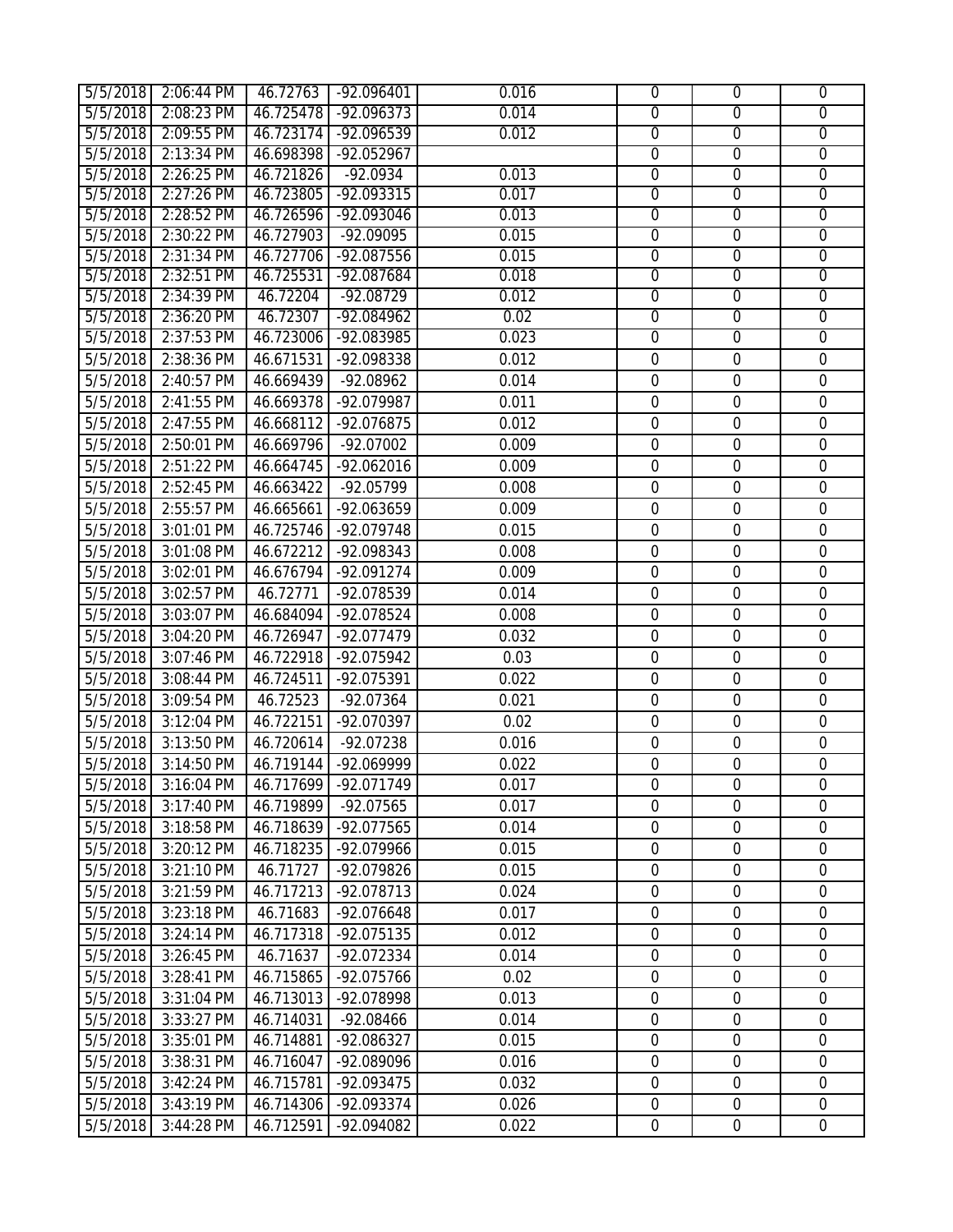|                      | 5/5/2018 3:46:37 PM      | 46.69992               | -92.034886                   | 0.016          | $\mathbf 0$                     | $\overline{0}$             | $\mathbf 0$                |
|----------------------|--------------------------|------------------------|------------------------------|----------------|---------------------------------|----------------------------|----------------------------|
| 5/5/2018             | 3:46:53 PM               | 46.710686              | -92.097393                   | 0.021          | $\overline{0}$                  | $\overline{0}$             | $\mathbf{0}$               |
| 5/5/2018             | 3:48:21 PM               | 46.709105              | -92.096689                   | 0.018          | $\overline{0}$                  | $\overline{0}$             | $\mathbf 0$                |
| 5/5/2018             | 3:50:11 PM               | 46.698485              | -92.034912                   | 0.011          | $\boldsymbol{0}$                | $\boldsymbol{0}$           | $\mathbf 0$                |
| 5/5/2018             | 3:52:01 PM               | 46.697051              | $-92.0363$                   | 0.014          | $\overline{0}$                  | $\mathbf 0$                | $\mathbf 0$                |
| 5/5/2018             | 3:52:22 PM               | 46.709163              | -92.096569                   | 0.016          | $\mathbf 0$                     | $\mathbf 0$                | $\mathbf 0$                |
| 5/5/2018             | 3:53:09 PM               | 46.696417              | -92.037936                   | 0.009          | $\mathbf 0$                     | $\boldsymbol{0}$           | $\mathbf 0$                |
| 5/5/2018             | 3:53:29 PM               | 46.709203              | -92.102344                   | 0.019          | $\mathbf 0$                     | $\mathbf 0$                | $\mathbf 0$                |
| 5/5/2018             | 3:54:16 PM               | 46.697576              | -92.039493                   | 0.012          | $\mathbf 0$                     | $\mathbf 0$                | $\mathbf 0$                |
| 5/5/2018             | 3:54:37 PM               | 46.709312              | $-92.102411$                 | 0.011          | $\overline{0}$                  | $\overline{0}$             | $\mathbf 0$                |
| 5/5/2018             | 3:55:20 PM               | 46.698338              | -92.039967                   | 0.011          | $\mathbf 0$                     | $\boldsymbol{0}$           | $\mathbf 0$                |
| 5/5/2018             | 3:55:36 PM               | 46.712485              | -92.102449                   | 0.022          | $\mathbf 0$                     | $\boldsymbol{0}$           | $\mathbf 0$                |
| 5/5/2018             | 3:57:05 PM               | 46.699647              | -92.039987                   | 0.012          | $\mathbf 0$                     | $\mathbf 0$                | $\mathbf 0$                |
| 5/5/2018             | 3:58:16 PM               | 46.69933               | -92.041362                   | 0.009          | $\mathbf 0$                     | $\boldsymbol{0}$           | $\mathbf 0$                |
| 5/5/2018             | 3:59:35 PM               | 46.698381              | -92.042812                   | 0.015          | $\mathbf 0$                     | $\mathbf 0$                | $\mathbf 0$                |
| 5/5/2018             | 4:00:49 PM               | 46.697461              | $-92.04416$                  | 0.009          | $\mathbf 0$                     | $\mathbf 0$                | $\mathbf 0$                |
| 5/5/2018             | 4:02:28 PM               | 46.694497              | -92.040848                   | 0.011          | $\mathbf 0$                     | $\boldsymbol{0}$           | $\mathbf 0$                |
| 5/5/2018             | 4:14:54 PM               | 46.672495              | -92.098247                   | 0.02           | $\mathbf 0$                     | $\mathbf 0$                | $\mathbf 0$                |
| 5/5/2018             | 4:16:45 PM               | 46.674165              | -92.098299                   | 0.013          | $\boldsymbol{0}$                | $\mathbf 0$                | $\mathbf 0$                |
| 5/5/2018             | 4:18:29 PM               | 46.677541              | -92.097904                   | 0.012          | $\mathbf 0$                     | $\mathbf 0$                | $\mathbf 0$                |
| 5/5/2018             | 4:20:29 PM               | 46.67842               | -92.099794                   | 0.012          | $\boldsymbol{0}$                | $\boldsymbol{0}$           | $\boldsymbol{0}$           |
| 5/5/2018             | 4:25:08 PM               | 46.674967              | -92.099236                   | 0.013          | $\mathbf 0$                     | $\mathbf 0$                | $\mathbf 0$                |
| 5/5/2018             | 4:26:50 PM               | 46.673978              | -92.099663                   | 0.011          | $\mathbf 0$                     | $\mathbf 0$                | $\mathbf 0$                |
| 5/5/2018             | 4:28:36 PM               | 46.671856              | -92.099784                   | 0.015          | $\mathbf 0$                     | $\overline{0}$             | $\mathbf 0$                |
| 5/5/2018             | 4:30:02 PM               | 46.670564              | -92.099885                   | 0.011          | $\mathbf 0$                     | $\boldsymbol{0}$           | $\mathbf 0$                |
| 5/5/2018             | 4:31:45 PM               | 46.668928              | $-92.100026$                 | 0.03           | $\mathbf 0$                     | $\boldsymbol{0}$           | $\mathbf 0$                |
| 5/5/2018             | 4:33:56 PM               | 46.669746              | -92.101322                   | 0.011          | $\mathbf 0$                     | $\mathbf 0$                | $\mathbf 0$                |
| 5/5/2018             | 4:35:13 PM               | 46.671072              | $-92.101498$                 | 0.013          | $\boldsymbol{0}$                | $\boldsymbol{0}$           | $\boldsymbol{0}$           |
| 5/5/2018             | 4:37:05 PM               | 46.672727              | $-92.101228$                 | 0.015          | $\mathbf 0$                     | $\mathbf 0$                | $\mathbf 0$                |
| 5/5/2018             | 4:38:39 PM               | 46.674918              | -92.101526                   | 0.022          | $\mathbf 0$                     | $\overline{0}$             | $\mathbf 0$                |
| 5/5/2018             | 4:40:39 PM               | 46.677098              | $-92.1028$                   | 0.01           | $\mathbf 0$                     | $\mathbf 0$                | $\mathbf 0$                |
| 5/5/2018             | 4:42:11 PM               | 46.675244              | $-92.102765$                 | 0.012          | $\mathbf 0$                     | $\mathbf 0$                | $\mathbf 0$                |
|                      | 5/5/2018 4:43:45 PM      |                        | 46.673704 -92.102846         | 0.01           | $\overline{0}$                  | $\overline{0}$             | $\overline{0}$             |
| 5/5/2018             | 4:45:14 PM               | 46.671933              | -92.102783                   | 0.013          | $\overline{0}$                  | $\overline{0}$             | $\overline{0}$             |
| 5/5/2018             | 4:47:25 PM               | 46.670567              | $-92.102742$                 | 0.012          | $\boldsymbol{0}$                | $\boldsymbol{0}$           | $\mathbf 0$                |
| 5/5/2018             | 4:49:46 PM<br>4:51:05 PM | 46.670065              | $-92.104145$                 | 0.013          | $\boldsymbol{0}$<br>$\mathbf 0$ | $\mathbf 0$<br>$\mathbf 0$ | $\mathbf 0$<br>$\mathbf 0$ |
| 5/5/2018<br>5/5/2018 | 4:52:42 PM               | 46.673075              | $-92.104212$<br>$-92.104654$ | 0.035<br>0.039 | $\mathbf 0$                     | $\mathbf 0$                | $\mathbf 0$                |
| 5/5/2018             | 4:54:44 PM               | 46.675603<br>46.676665 | $-92.105008$                 | 0.326          | $\mathbf 0$                     | $\mathbf 0$                | $\mathbf 0$                |
| 5/5/2018             | 4:56:42 PM               | 46.681305              | -92.083355                   | 0.01           | $\mathbf 0$                     | $\mathbf 0$                | $\mathbf 0$                |
| 5/5/2018             | 5:00:46 PM               | 46.686404              | -92.105289                   | 0.01           | $\mathbf 0$                     | $\mathbf 0$                | $\mathbf 0$                |
| 5/5/2018             | 5:02:43 PM               | 46.689297              | -92.106032                   | 0.01           | $\mathbf 0$                     | $\boldsymbol{0}$           | $\mathbf 0$                |
| 5/5/2018             | 5:04:13 PM               | 46.690305              | -92.107065                   | 0.001          | $\mathbf 0$                     | $\mathbf 0$                | $\mathbf 0$                |
| 5/5/2018             | 5:05:47 PM               | 46.67469               | $-92.09733$                  | 0.014          | $\mathbf 0$                     | $\boldsymbol{0}$           | $\mathbf 0$                |
| 5/5/2018             | 5:06:23 PM               | 46.692314              | $-92.108473$                 | 0.004          | $\mathbf 0$                     | $\mathbf 0$                | $\mathbf 0$                |
| 5/5/2018             | 5:08:11 PM               | 46.677827              | -92.097541                   | 0.009          | $\mathbf 0$                     | $\boldsymbol{0}$           | $\mathbf 0$                |
| 5/5/2018             | 5:09:11 PM               | 46.678517              | -92.098674                   | 0.009          | $\mathbf 0$                     | $\mathbf 0$                | $\mathbf 0$                |
| 5/5/2018             | 5:10:12 PM               | 46.690044              | $-92.10453$                  | 0.03           | $\mathbf 0$                     | $\boldsymbol{0}$           | $\mathbf 0$                |
| 5/5/2018             | 5:10:22 PM               | 46.677504              | -92.099739                   | 0.01           | $\mathbf 0$                     | $\boldsymbol{0}$           | $\mathbf 0$                |
|                      |                          |                        |                              |                |                                 |                            |                            |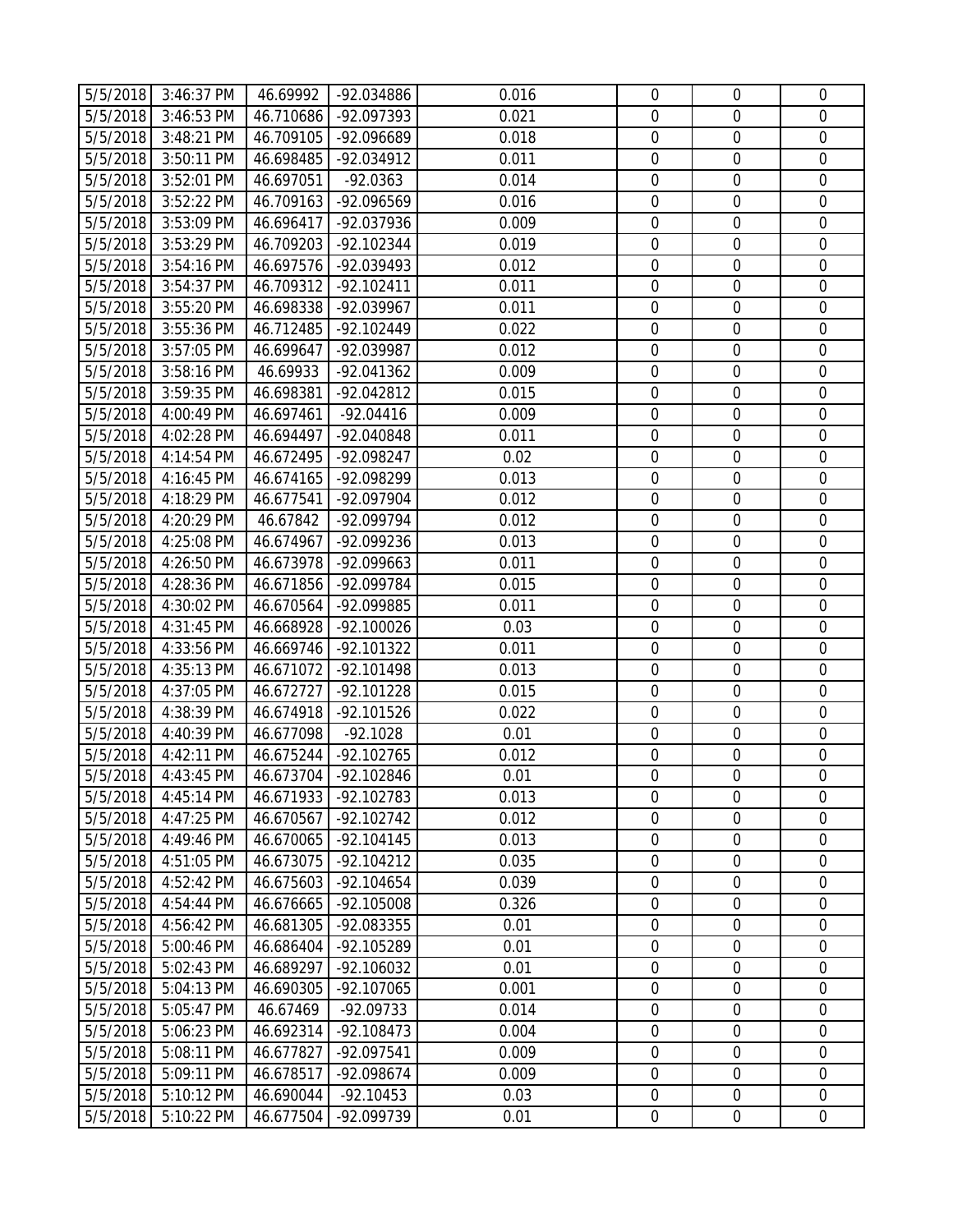|                      | 5/5/2018 5:12:28 PM      | 46.68                 | -92.097197               | 0.009         | $\overline{0}$             | $\boldsymbol{0}$           | $\mathbf 0$                |
|----------------------|--------------------------|-----------------------|--------------------------|---------------|----------------------------|----------------------------|----------------------------|
| 5/5/2018             | 5:14:10 PM               | 46.68154              | -92.097479               | 0.008         | $\overline{0}$             | $\overline{0}$             | $\mathbf 0$                |
| 5/5/2018             | 5:15:21 PM               | 46.679934             | -92.09739                | 0.008         | $\overline{0}$             | $\overline{0}$             | $\mathbf 0$                |
| 5/5/2018             | 5:18:12 PM               | 46.6828               | $-92.102175$             | 0.01          | $\boldsymbol{0}$           | $\boldsymbol{0}$           | $\mathbf 0$                |
| 5/5/2018             | 5:20:31 PM               | 46.684039             | $-92.101237$             | 0.009         | $\mathbf 0$                | $\mathbf 0$                | $\mathbf 0$                |
| 5/5/2018             | 5:22:51 PM               | 46.684888             | -92.104749               | 0.011         | $\mathbf 0$                | $\mathbf 0$                | $\mathbf 0$                |
| 5/5/2018             | 5:24:29 PM               | 46.685733             | $-92.106525$             | 0.009         | $\mathbf 0$                | $\boldsymbol{0}$           | $\mathbf 0$                |
| 5/5/2018             | 5:25:58 PM               | 46.687322             | $-92.105952$             | 0.009         | $\mathbf 0$                | $\mathbf 0$                | $\mathbf 0$                |
| 5/5/2018             | 5:27:37 PM               | 46.689088             | -92.105066               | 0.01          | $\mathbf 0$                | $\mathbf 0$                | $\mathbf 0$                |
| 5/5/2018             | 5:29:04 PM               | 46.689435             | -92.106959               | 0.01          | $\overline{0}$             | $\mathbf 0$                | $\mathbf 0$                |
| 5/5/2018             | 5:30:30 PM               | 46.689911             | -92.108306               | 0.008         | $\mathbf 0$                | $\boldsymbol{0}$           | $\mathbf 0$                |
| 5/5/2018             | 5:31:43 PM               | 46.690028             | -92.107518               | 0.011         | $\mathbf 0$                | $\boldsymbol{0}$           | $\mathbf 0$                |
| 5/5/2018             | 5:33:28 PM               | 46.691966             | $-92.107173$             | 0.01          | $\mathbf 0$                | $\boldsymbol{0}$           | $\mathbf 0$                |
| 5/5/2018             | 5:35:30 PM               | 46.691829             | -92.103054               | 0.01          | $\mathbf 0$                | $\mathbf 0$                | $\mathbf 0$                |
| 5/5/2018             | 5:38:50 PM               | 46.694715             | -92.103807               | 0.009         | $\mathbf 0$                | $\mathbf 0$                | $\mathbf 0$                |
| 5/5/2018             | 5:40:38 PM               | 46.695025             | -92.101366               | 0.009         | $\mathbf 0$                | $\mathbf 0$                | $\mathbf 0$                |
| 5/5/2018             | 5:42:32 PM               | 46.69601              | $-92.09935$              | 0.011         | $\mathbf 0$                | $\boldsymbol{0}$           | $\mathbf 0$                |
| 5/5/2018             | 5:44:29 PM               | 46.697033             | -92.096679               | 0.01          | $\mathbf 0$                | $\mathbf 0$                | $\mathbf 0$                |
| 5/5/2018             | 5:46:12 PM               | 46.698504             | -92.09819                | 0.01          | $\mathbf 0$                | $\mathbf 0$                | $\mathbf 0$                |
| 5/5/2018             | 5:47:51 PM               | 46.698689             | -92.099736               | 0.011         | $\mathbf 0$                | $\mathbf 0$                | $\mathbf 0$                |
| 5/5/2018             | 5:48:52 PM               | 46.675624             | -92.116269               | 0.027         | $\boldsymbol{0}$           | $\boldsymbol{0}$           | $\boldsymbol{0}$           |
| 5/5/2018             | 5:50:07 PM               | 46.699448             | $-92.10171$              | 0.011         | $\mathbf 0$                | $\mathbf 0$                | $\mathbf 0$                |
| 5/5/2018             | 5:50:15 PM               | 46.674916             | -92.118752               | 0.012         | $\mathbf 0$                | $\mathbf 0$                | $\mathbf 0$                |
| 5/5/2018             | 5:52:18 PM               | 46.69856              | -92.103379               | 0.01          | $\mathbf 0$                | $\overline{0}$             | $\mathbf 0$                |
| 5/5/2018             | 5:52:32 PM               | 46.673636             | -92.114586               | 0.03          | $\mathbf 0$                | $\boldsymbol{0}$           | $\mathbf 0$                |
| 5/5/2018             | 5:54:35 PM               | 46.672507             | $-92.116408$             | 0.045         | $\mathbf 0$                | $\boldsymbol{0}$           | $\mathbf 0$                |
| 5/5/2018             | 5:55:02 PM               | 46.701682             | -92.104531               | 0.012         | $\mathbf 0$                | $\mathbf 0$                | $\mathbf 0$                |
| 5/5/2018             | 5:56:10 PM               | 46.670762             | -92.115378               | 0.022         | $\boldsymbol{0}$           | $\boldsymbol{0}$           | $\boldsymbol{0}$           |
| 5/5/2018             | 5:56:28 PM               | 46.700697             | -92.105228               | 0.009         | $\mathbf 0$                | $\mathbf 0$                | $\mathbf 0$                |
| 5/5/2018             | 5:57:35 PM               | 46.669654             | $-92.115168$             | 0.013         | $\mathbf 0$                | $\overline{0}$             | $\mathbf 0$                |
| 5/5/2018             | 5:59:34 PM               | 46.702127             | $-92.102711$             | 0.009         | $\mathbf 0$                | $\mathbf 0$                | $\mathbf 0$                |
| 5/5/2018             | 6:00:01 PM               | 46.665657             | $-92.116412$             | 0.037         | $\mathbf 0$                | $\mathbf 0$                | $\mathbf 0$                |
|                      | 5/5/2018 6:02:21 PM      |                       | 46.666085 -92.108435     | 0.034         | $\overline{0}$             | $\overline{0}$             | $\overline{0}$             |
| 5/5/2018             | 6:02:50 PM               | 46.701274             | $-92.101377$             | 0.008         | $\overline{0}$             | $\overline{0}$             | $\overline{0}$             |
| 5/5/2018             | 6:03:46 PM               | 46.668083             | -92.108265               | 0.02          | $\boldsymbol{0}$           | $\boldsymbol{0}$           | $\mathbf 0$                |
| 5/5/2018             | 6:04:46 PM               | 46.702767             | $-92.101251$             | 0.007         | $\boldsymbol{0}$           | $\boldsymbol{0}$           | $\mathbf 0$                |
| 5/5/2018             | 6:05:16 PM               | 46.668269             | -92.107817               | 0.019         | $\mathbf 0$                | $\mathbf 0$                | $\mathbf 0$                |
| 5/5/2018             | 6:06:18 PM               | 46.704486             | $-92.10119$              | 0.008         | $\mathbf 0$                | $\mathbf 0$                | $\mathbf 0$                |
| 5/5/2018             | 6:06:58 PM<br>6:07:37 PM | 46.670642<br>46.70469 | -92.107388<br>-92.100034 | 0.01<br>0.009 | $\mathbf 0$<br>$\mathbf 0$ | $\mathbf 0$<br>$\mathbf 0$ | $\mathbf 0$<br>$\mathbf 0$ |
| 5/5/2018<br>5/5/2018 | 6:08:32 PM               | 46.67172              | -92.107923               | 0.022         | $\mathbf 0$                | $\mathbf 0$                | $\mathbf 0$                |
| 5/5/2018             | 6:10:26 PM               | 46.673413             | $-92.107175$             | 0.035         | $\mathbf 0$                | $\boldsymbol{0}$           | $\mathbf 0$                |
| 5/5/2018             | 6:12:19 PM               | 46.675879             | -92.107303               | 0.011         | $\mathbf 0$                | $\mathbf 0$                | $\mathbf 0$                |
| 5/5/2018             | 6:13:40 PM               | 46.675795             | $-92.105815$             | 0.013         | $\mathbf 0$                | $\boldsymbol{0}$           | $\mathbf 0$                |
| 5/5/2018             | 6:15:10 PM               | 46.674183             | -92.105632               | 0.018         | $\mathbf 0$                | $\mathbf 0$                | $\mathbf 0$                |
| 5/5/2018             | 8:35:57 PM               | 46.673263             | $-92.006641$             | 0.015         | $\mathbf 0$                | $\boldsymbol{0}$           | $\mathbf 0$                |
| 5/5/2018             | 8:40:27 PM               | 46.677546             | $-92.010001$             | 0.016         | $\mathbf 0$                | $\mathbf 0$                | $\mathbf 0$                |
| 5/5/2018             | 8:43:45 PM               | 46.678884             | -92.008469               | 0.021         | $\mathbf 0$                | $\boldsymbol{0}$           | $\mathbf 0$                |
| 5/5/2018             | 8:46:51 PM               | 46.680424             | -92.006841               | 0.035         | $\mathbf 0$                | $\boldsymbol{0}$           | $\overline{0}$             |
|                      |                          |                       |                          |               |                            |                            |                            |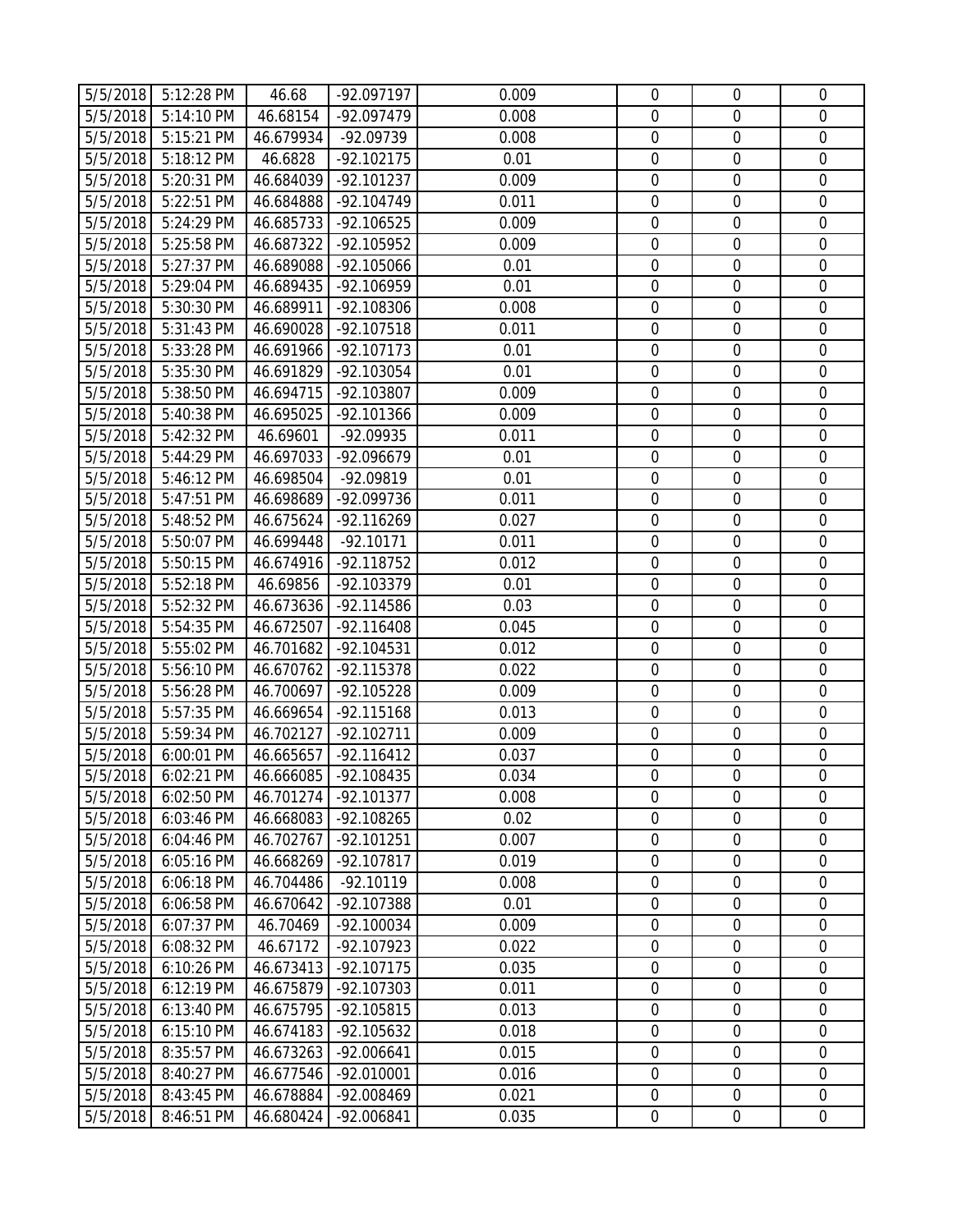|          | 5/5/2018 8:49:29 PM                           |           | 46.659668 -92.102718 | 0.008 | $\mathbf 0$      | $\overline{0}$   | $\overline{0}$   |
|----------|-----------------------------------------------|-----------|----------------------|-------|------------------|------------------|------------------|
| 5/5/2018 | 8:51:18 PM                                    | 46.682742 | -92.009062           | 0.026 | $\overline{0}$   | $\overline{0}$   | $\overline{0}$   |
| 5/5/2018 | 8:55:35 PM                                    | 46.679173 | -92.013952           | 0.022 | $\mathbf 0$      | $\boldsymbol{0}$ | $\mathbf 0$      |
| 5/5/2018 | 8:55:48 PM                                    | 46.660801 | $-92.100125$         | 0.007 | $\overline{0}$   | $\boldsymbol{0}$ | $\mathbf 0$      |
| 5/5/2018 | 8:59:41 PM                                    | 46.662089 | $-92.106131$         | 0.009 | $\mathbf 0$      | $\mathbf 0$      | $\mathbf 0$      |
| 5/5/2018 | 9:02:55 PM                                    | 46.684184 | -92.014737           | 0.011 | $\mathbf 0$      | $\mathbf 0$      | $\mathbf 0$      |
| 5/5/2018 | 9:03:28 PM                                    | 46.663527 | $-92.101502$         | 0.008 | $\mathbf 0$      | $\boldsymbol{0}$ | $\mathbf 0$      |
| 5/5/2018 | 9:06:14 PM                                    | 46.687593 | -92.013556           | 0.016 | $\mathbf 0$      | $\mathbf 0$      | $\mathbf 0$      |
| 5/5/2018 | 9:06:27 PM                                    | 46.66449  | -92.102819           | 0.01  | $\mathbf 0$      | $\mathbf 0$      | $\overline{0}$   |
| 5/5/2018 | 9:10:11 PM                                    | 46.686531 | -92.019837           | 0.019 | $\mathbf 0$      | $\boldsymbol{0}$ | $\mathbf 0$      |
| 5/5/2018 | 9:11:41 PM                                    | 46.665937 | -92.109581           | 0.008 | $\mathbf 0$      | $\boldsymbol{0}$ | $\mathbf 0$      |
| 5/5/2018 | 9:14:16 PM                                    | 46.683531 | -92.022013           | 0.013 | $\overline{0}$   | $\mathbf 0$      | $\mathbf 0$      |
| 5/5/2018 | 9:18:53 PM                                    | 46.692217 | -92.025333           | 0.017 | $\mathbf 0$      | $\mathbf 0$      | $\mathbf 0$      |
| 5/5/2018 | 9:21:21 PM                                    | 46.666885 | $-92.102101$         | 0.008 | $\mathbf 0$      | $\mathbf 0$      | $\mathbf 0$      |
| 5/5/2018 | 9:23:36 PM                                    | 46.687965 | -92.032845           | 0.031 | $\mathbf 0$      | $\mathbf 0$      | $\mathbf 0$      |
| 5/5/2018 | 9:27:43 PM                                    | 46.669816 | -92.109571           | 0.009 | $\overline{0}$   | $\overline{0}$   | $\overline{0}$   |
| 5/5/2018 | 9:32:35 PM                                    | 46.689284 | -92.027095           | 0.026 | $\overline{0}$   | $\boldsymbol{0}$ | $\mathbf 0$      |
| 5/5/2018 | 9:33:36 PM                                    | 46.667935 | -92.096628           | 0.008 | $\mathbf 0$      | $\boldsymbol{0}$ | $\mathbf 0$      |
| 5/5/2018 | 9:38:08 PM                                    | 46.665554 | -92.089345           | 0.009 | $\mathbf 0$      | $\mathbf 0$      | $\mathbf 0$      |
| 5/5/2018 | 9:44:26 PM                                    | 46.668762 | -92.086417           | 0.009 | $\mathbf 0$      | $\overline{0}$   | $\mathbf 0$      |
| 5/5/2018 | 9:44:40 PM                                    | 46.693752 | -92.029014           | 0.013 | $\mathbf 0$      | $\mathbf 0$      | $\mathbf 0$      |
| 5/5/2018 | 9:49:42 PM                                    | 46.665793 | -92.086526           | 0.008 | $\mathbf 0$      | $\mathbf 0$      | $\mathbf 0$      |
| 5/5/2018 | 9:56:18 PM                                    | 46.668327 | -92.079335           | 0.008 | $\mathbf 0$      | $\mathbf 0$      | $\mathbf 0$      |
| 5/5/2018 | 10:00:14 PM                                   | 46.672805 | $-92.07469$          | 0.009 | $\mathbf 0$      | $\overline{0}$   | $\mathbf 0$      |
| 5/5/2018 | 10:05:58 PM                                   | 46.669737 | -92.066464           | 0.008 | $\mathbf 0$      | $\boldsymbol{0}$ | $\mathbf 0$      |
|          | 5/5/2018 10:09:18 PM                          | 46.698783 | -92.035783           | 0.016 | $\mathbf 0$      | $\boldsymbol{0}$ | $\mathbf 0$      |
| 5/5/2018 | 10:09:59 PM                                   | 46.68433  | -92.066387           | 0.008 | $\mathbf 0$      | $\mathbf 0$      | $\mathbf 0$      |
| 5/5/2018 | 10:13:23 PM                                   | 46.676446 | -92.066074           | 0.009 | $\mathbf 0$      | $\mathbf 0$      | $\mathbf 0$      |
|          | 5/5/2018 10:16:52 PM                          | 46.693684 | $-92.041616$         | 0.019 | $\mathbf 0$      | $\mathbf 0$      | $\mathbf 0$      |
| 5/5/2018 | 10:22 PM                                      | 46.669802 | -92.099691           | 0.009 | $\mathbf 0$      | $\mathbf 0$      | $\mathbf 0$      |
| 5/5/2018 | 10:25:23 PM                                   | 46.69718  | -92.042305           | 0.012 | $\overline{0}$   | $\mathbf 0$      | $\mathbf 0$      |
| 5/5/2018 | 10:27:30 PM                                   | 46.671246 | -92.107323           | 0.009 | $\mathbf 0$      | $\mathbf 0$      | $\mathbf 0$      |
|          | 5/5/2018 10:31:14 PM   46.672127   -92.100972 |           |                      | 0.008 | $\overline{0}$   | $\boldsymbol{0}$ | $\overline{0}$   |
| 5/5/2018 | 10:31:35 PM                                   | 46.701016 | -92.038886           | 0.014 | $\overline{0}$   | $\overline{0}$   | $\overline{0}$   |
| 5/5/2018 | 10:34:12 PM                                   | 46.700981 | -92.039003           | 0.011 | $\mathbf 0$      | $\boldsymbol{0}$ | $\boldsymbol{0}$ |
| 5/5/2018 | 10:35:49 PM                                   | 46.673672 | $-92.09674$          | 0.009 | $\mathbf 0$      | $\mathbf 0$      | $\mathbf 0$      |
| 5/5/2018 | 10:37:09 PM                                   | 46.702494 | $-92.041621$         | 0.011 | $\mathbf 0$      | $\mathbf 0$      | $\overline{0}$   |
| 5/5/2018 | 10:40:57 PM                                   | 46.673425 | -92.108168           | 0.009 | $\mathbf 0$      | $\mathbf 0$      | $\mathbf 0$      |
| 5/5/2018 | 10:43:12 PM                                   | 46.69972  | $-92.040413$         | 0.03  | $\boldsymbol{0}$ | $\boldsymbol{0}$ | $\mathbf 0$      |
| 5/5/2018 | 10:45:52 PM                                   | 46.674826 | $-92.10442$          | 0.012 | $\mathbf 0$      | $\boldsymbol{0}$ | $\mathbf 0$      |
| 5/5/2018 | 10:45:57 PM                                   | 46.698673 | $-92.04229$          | 0.019 | $\mathbf 0$      | $\mathbf 0$      | $\mathbf 0$      |
| 5/5/2018 | 10:49:16 PM                                   | 46.674841 | -92.098442           | 0.009 | $\mathbf 0$      | $\boldsymbol{0}$ | $\boldsymbol{0}$ |
| 5/5/2018 | 10:52:56 PM                                   | 46.698621 | $-92.046026$         | 0.018 | $\mathbf 0$      | $\mathbf 0$      | $\mathbf 0$      |
| 5/5/2018 | 10:55:29 PM                                   | 46.7013   | -92.043978           | 0.018 | $\overline{0}$   | $\mathbf 0$      | $\overline{0}$   |
| 5/5/2018 | 10:56:12 PM                                   | 46.680891 | $-92.104045$         | 0.009 | $\mathbf 0$      | $\mathbf 0$      | $\mathbf 0$      |
| 5/5/2018 | 10:58:45 PM                                   | 46.69858  | -92.048552           | 0.013 | $\mathbf 0$      | $\boldsymbol{0}$ | $\mathbf 0$      |
| 5/5/2018 | 11:00:37 PM                                   | 46.687621 | $-92.106265$         | 0.008 | $\mathbf 0$      | $\boldsymbol{0}$ | $\mathbf 0$      |
| 5/5/2018 | 11:02:35 PM                                   | 46.701309 | -92.049576           | 0.012 | $\mathbf 0$      | $\mathbf 0$      | $\mathbf 0$      |
| 5/5/2018 | 11:05:19 PM                                   | 46.703436 | $-92.04614$          | 0.027 | $\boldsymbol{0}$ | $\overline{0}$   | $\boldsymbol{0}$ |